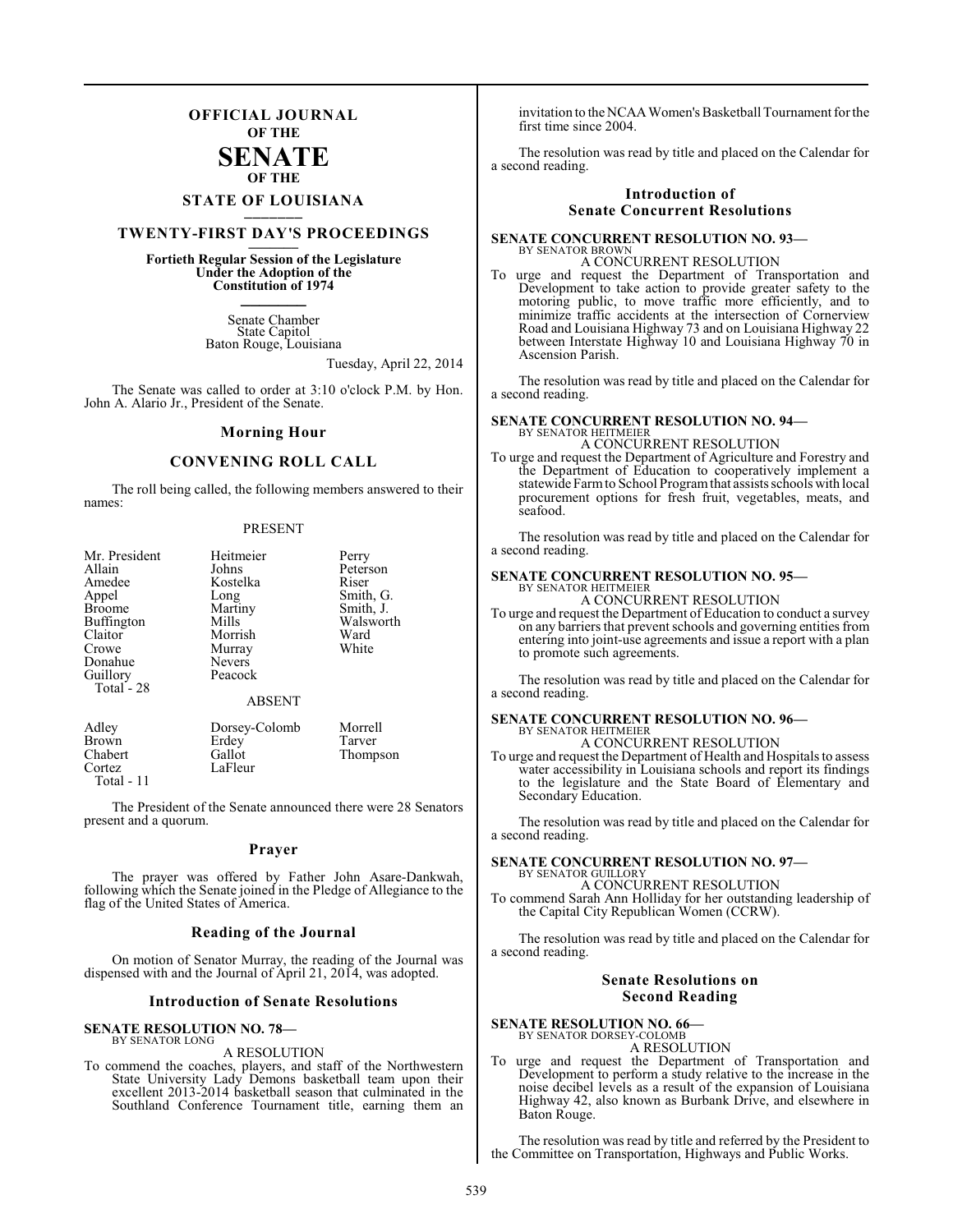# **Page 2 SENATE 21st DAY'S PROCEEDINGS**

April 22, 2014

### **SENATE RESOLUTION NO. 68—**

BY SENATOR WALSWORTH A RESOLUTION

To express the heartfelt and sincere condolences of the Senate of the Legislature of Louisiana upon the death of Lory Mayfield Frey Jr.

On motion of Senator Walsworth the resolution was read by title and adopted.

#### **SENATE RESOLUTION NO. 69—** BY SENATOR WALSWORTH

A RESOLUTION

To express the Louisiana Senate's continued support of the Louisiana Alzheimer's Disease Task Force's 2009 Final Report and implementation of its recommendations contained therein.

On motion of Senator Walsworth the resolution was read by title and adopted.

### **SENATE RESOLUTION NO. 70—**

BY SENATOR MURRAY A RESOLUTION To designate April 23, 2014, as YMCA Day in Louisiana.

On motion of Senator Murray the resolution was read by title and adopted.

#### **SENATE RESOLUTION NO. 71—** BY SENATOR THOMPSON

A RESOLUTION

To designate April 30, 2014, as "FFA Day" at the legislature and to commend the state officers of FFA.

On motion of Senator Thompson the resolution was read by title and adopted.

#### **SENATE RESOLUTION NO. 73—** BY SENATORS CLAITOR, BROOME AND DORSEY-COLOMB A RESOLUTION

To commend and congratulate Sue Turner on being selected to receive the George Rodrigue Lifetime Cultural Achievement Award at the 2014 Louisiana Culture Awards and to recognize her many achievements and contributions.

On motion of Senator Claitor the resolution was read by title and adopted.

#### **SENATE RESOLUTION NO. 74—** BY SENATOR CLAITOR

A RESOLUTION

To commend and congratulate Kris Cangelosi on being selected to receive the Art Leadership Award at the 2014 Louisiana Culture Awards and to recognize her many achievements and contributions.

On motion of Senator Claitor the resolution was read by title and adopted.

# **SENATE RESOLUTION NO. 75—** BY SENATORS GUILLORY AND PERRY

A RESOLUTION

To commend, recognize, and welcome Canadian visitors in Louisiana to take part in the celebration of the twenty-fifth anniversary of the twinning of the communities of Dieppe in Acadia in New Brunswick and Carencro.

On motion of Senator Guillory the resolution was read by title and adopted.

### **SENATE RESOLUTION NO. 76—**

BY SENATOR DORSEY-COLOMB A RESOLUTION

To express the sincere condolences of the Senate of the Legislature of Louisiana upon the death of Randy Dale Lamana, East Baton Rouge Parish School Board member.

On motion of Senator Dorsey-Colomb the resolution was read by title and adopted.

#### **Senate Concurrent Resolutions on Second Reading**

#### **SENATE CONCURRENT RESOLUTION NO. 87—** BY SENATOR MILLS

A CONCURRENT RESOLUTION

To authorize and direct the Department of Health and Hospitals to create a working group to study the future of health care funding in Louisiana.

The resolution was read by title and referred by the President to the Committee on Health and Welfare.

#### **SENATE CONCURRENT RESOLUTION NO. 88—** BY SENATOR CHABERT

A CONCURRENT RESOLUTION

To commend Christopher Everette Cenac, Sr. MD, for his contribution to memorializing Louisiana history in his book Livestock Brands and Marks.

The concurrent resolution was read by title. Senator Chabert moved to adopt the Senate Concurrent Resolution.

### **ROLL CALL**

The roll was called with the following result:

#### YEAS

Mr. President Erdey Nevers<br>
Adley Gallot Peacoc Adley Gallot Peacock Allain Guillory Peterson<br>Amedee Heitmeier Riser Amedee Heitmeier<br>Broome Johns Buffington Kostelka Smith,<br>
Chabert Long Tarver Chabert Long<br>Claitor Martiny Claitor Martiny Thompson<br>Cortez Mills Walsworth Cortez Mills Walsworth<br>Crowe Morrish Ward Dorsey-Colomb Total - 33

Johns Smith, G.<br>Kostelka Smith, J. Morrish Ward<br>
Murray White

#### NAYS

ABSENT

Total - 0

| Appel              | Donahue | Morrell |
|--------------------|---------|---------|
| Brown<br>Total - 6 | LaFleur | Perry   |

The Chair declared the Senate adopted the Senate Concurrent Resolution and ordered it sent to the House.

#### **SENATE CONCURRENT RESOLUTION NO. 89—** BY SENATOR MORRELL

A CONCURRENT RESOLUTION

To create the Local Schools Commission of Orleans to study the feasibility of returning control of all Recovery School District schools located in Orleans Parish back to the Orleans Parish School Board.

The resolution was read by title and referred by the President to the Committee on Education.

#### **SENATE CONCURRENT RESOLUTION NO. 90—** BY SENATOR MARTINY A CONCURRENT RESOLUTION

To recognize the importance of electronic payments and their superiority in terms of cost, safety, and convenience over cash and to encourage the use of electronic payments by all of Louisiana's citizens and particularly in government financing in the state.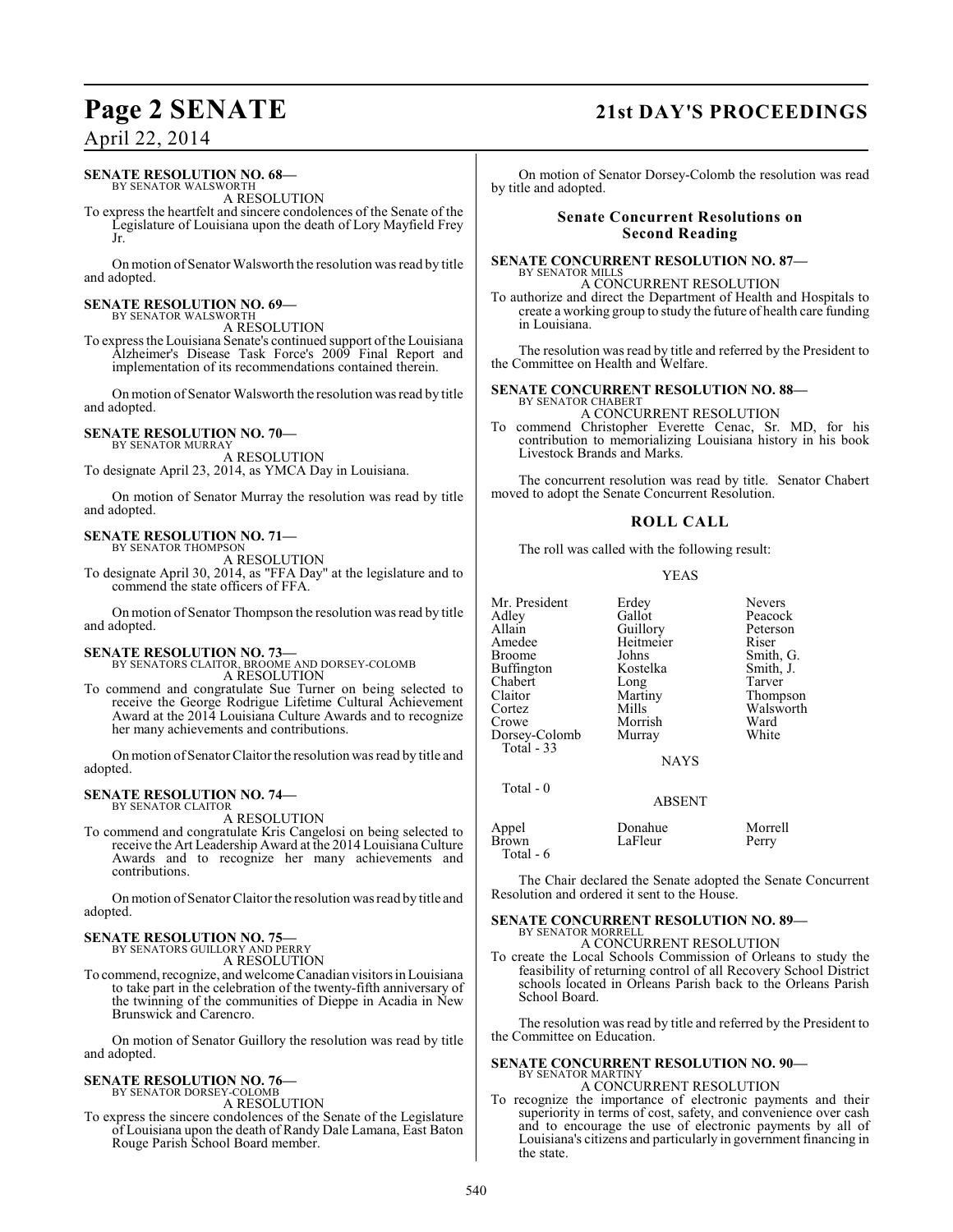# **21st DAY'S PROCEEDINGS Page 3 SENATE**

# April 22, 2014

The resolution was read by title and referred by the President to the Committee on Commerce, Consumer Protection, and International Affairs.

#### **SENATE CONCURRENT RESOLUTION NO. 91—** BY SENATOR MARTINY

A CONCURRENT RESOLUTION

To request the Department of Revenue to study the effects of exempting communications networks from certain taxes and to report its findings to the legislature.

The resolution was read by title and referred by the President to the Committee on Revenue and Fiscal Affairs.

#### **SENATE CONCURRENT RESOLUTION NO. 92—** BY SENATOR JOHN SMITH

A CONCURRENT RESOLUTION

To urge and request the governor of Louisiana to express support of the United States Armed Services Active Duty, Reserve Component and National Guard; to recognize the impact of the military on Louisiana's economy; to resource adequately those efforts designed to protect and promote the missions, quality of life and economic viability of Louisiana's military installation and defense communities.

The resolution was read by title and referred by the President to the Committee on Finance.

#### **Message from the House**

#### **ASKING CONCURRENCE IN HOUSE BILLS AND JOINT RESOLUTIONS**

#### April 21, 2014

To the Honorable President and Members of the Senate:

I am directed to inform your honorable body that the House of Representatives has finally passed and asks your concurrence in the following House Bills and Joint Resolutions:

| HB No. 23  | <b>HB</b> No. 27 | HB No. 149 |
|------------|------------------|------------|
| HB No. 237 | HB No. 457       | HB No. 539 |
| HB No. 568 | HB No. 575       | HB No. 768 |
| HB No. 954 | HB No. 1262      |            |

Respectfully submitted, ALFRED W. SPEER Clerk of the House of Representatives

#### **House Bills and Joint Resolutions on First Reading**

#### **HOUSE BILL NO. 23—** BY REPRESENTATIVE PEARSON

AN ACT

To amend and reenact R.S. 11:1789.1(2), 1789.4(1), 1808.4(2), 1841(B), 1842, 1861, and 1862(B)(introductory paragraph) and to repeal R.S. 11:1787, 1807, 1862(D), and 1863, relative to the Municipal Employees' Retirement System; to provide relative to expenses of the system; to provide relative to funds of the system; to provide relative to employees first hired on or after January 1, 2013; to provide technical changes; and to provide for related matters.

The bill was read by title and placed on the Calendar for a second reading.

#### **HOUSE BILL NO. 27—**

BY REPRESENTATIVE ARNOLD AN ACT

To amend and reenact R.S. 11:3385.1, relative to the Deferred Retirement Option Plan in the Firefighters' Pension and Relief Fund in the city of New Orleans; to provide definitions; to provide relative to participation in the plan; to provide relative to benefits of the plan; to provide relative to beneficiaries of such benefits; to provide relative to accounting of plan benefits; to provide relative to distribution of benefits; to provide for appeals of determinations made under the plan provisions; to provide relative to the tax status of benefits; to provide relative to interest credits; and to provide for related matters.

The bill was read by title and placed on the Calendar for a second reading.

#### **HOUSE BILL NO. 149—**

BY REPRESENTATIVE CHAMPAGNE

AN ACT To enact R.S. 49:260, relative to the attorney general, to require the attorney general to submit reports on contracts; to provide for the form, frequency, recipients, and content of such reports; and to provide for related matters.

The bill was read by title and placed on the Calendar for a second reading.

### **HOUSE BILL NO. 237—** BY REPRESENTATIVE MACK

AN ACT

To enact R.S. 13:2583(A)(2)(c), relative to constables; to provide relative to qualifications; to provide relative to the mandatory retirement age of constables in certain parishes; and to provide for related matters.

The bill was read by title and placed on the Calendar for a second reading.

### **HOUSE BILL NO. 457—** BY REPRESENTATIVE PIERRE

AN ACT To amend and reenact R.S. 33:4720.171(F)(1) and (G), relative to Lafayette Parish; to provide relative to the North Lafayette Redevelopment Authority; to provide relative to the boundaries ofthe authority; to provide relative to the governing board of the authority; to change the membership of the governing board; to provide relative to the terms and qualifications of board members and their powers and duties; and to provide for related matters.

The bill was read by title and placed on the Calendar for a second reading.

**HOUSE BILL NO. 539—** BY REPRESENTATIVE STOKES AN ACT

To amend and reenact R.S. 6:966.1(A)(introductory paragraph), (B), and (C), and to enact R.S. 6:966.1(E) relative to default remedies; to amend the time delay for submission of a notice of repossession; to provide for the methods of submission of the notice; to provide for proof of the notice; and to provide for related matters.

The bill was read by title and placed on the Calendar for a second reading.

**HOUSE BILL NO. 568—** BY REPRESENTATIVE ST. GERMAIN

AN ACT

To enact R.S. 33:1981.1 and 2201(B)(introductory paragraph) and (22), relative to financial benefits for surviving spouses and children of fire operation personnel; to provide for financial security for surviving spouses and children of enforcement and emergency service personnel of the office of the state fire marshal; to provide for financial security for surviving spouses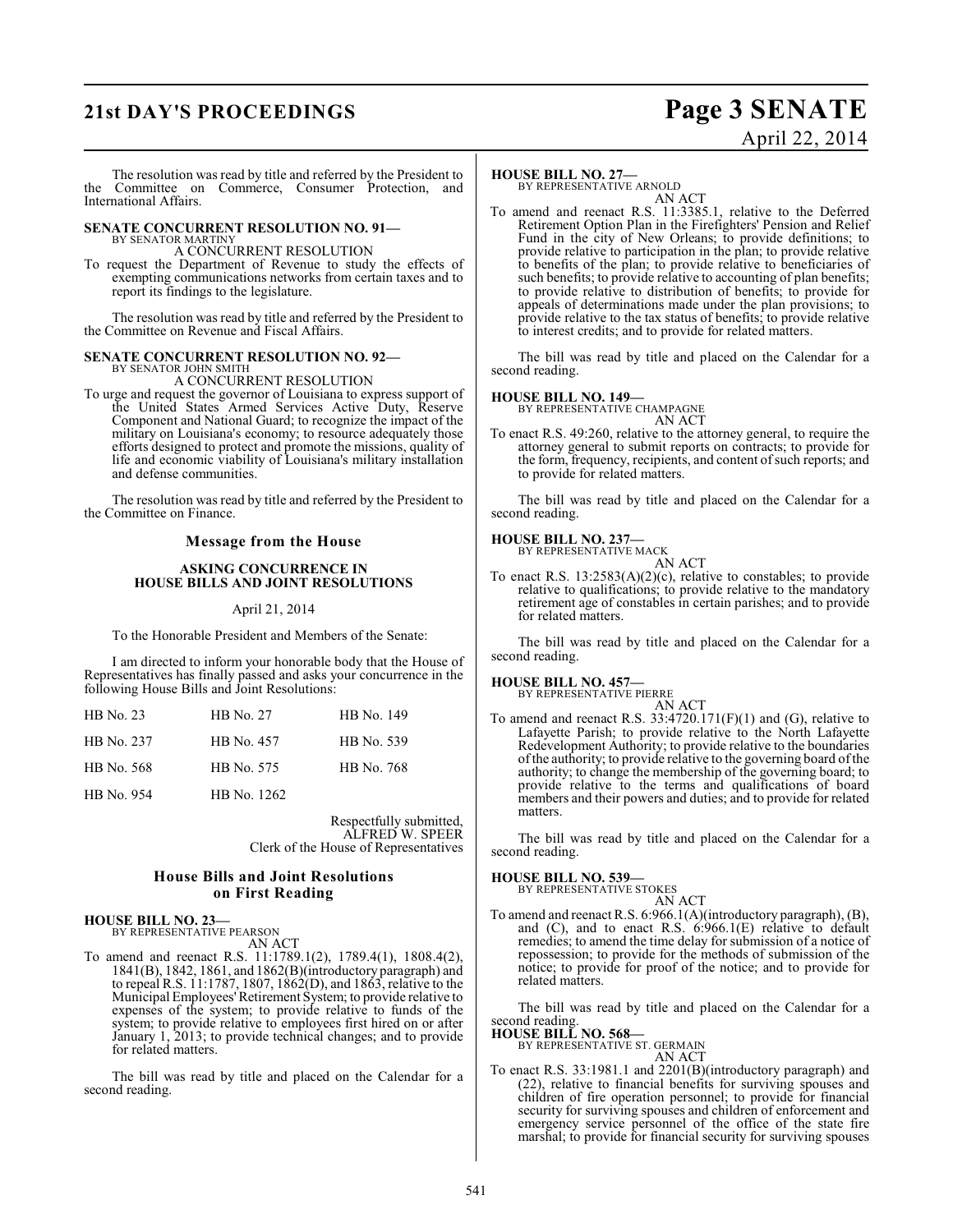and children of firemen upon death by heart attack or stroke; to create a presumption; and to provide for related matters.

The bill was read by title and placed on the Calendar for a second reading.

#### **HOUSE BILL NO. 575—** BY REPRESENTATIVE ARNOLD

AN ACT

To amend and reenact R.S. 13:5951(I)(4), relative to the Orleans Parish Juvenile Services Financing District; to provide with respect to taxes levied for the district and the duration of such levy; and to provide for related matters.

The bill was read by title and placed on the Calendar for a second reading.

#### **HOUSE BILL NO. 768—**

BY REPRESENTATIVES PRICE, BARROW, AND SMITH AN ACT

To amend and reenact R.S. 33:1, relative to the incorporation of municipalities; to provide relative to the process of petitioning for incorporation; to provide relative to the time petitioners have to obtain signatures for incorporation; to provide for approval of petitions by the secretary of state; to provide relative to petitions that contain a certain number of signatures prior to the effective date of the Act; and to provide for related matters.

The bill was read by title and placed on the Calendar for a second reading.

**HOUSE BILL NO. 954—** BY REPRESENTATIVES LEGER AND CARTER AND SENATORS APPEL, LAFLEUR, AND WALSWORTH AN ACT

To enact R.S. 17:407.26 and to repeal R.S. 17:24.10, relative to early childhood education; to provide relative to the Cecil J. Picard LA 4 Early Childhood Program; to provide relative to funding; to provide relative to eligibility criteria; to provide relative to the cost of participation; to provide relative to rules and regulations; and to provide for related matters.

The bill was read by title and placed on the Calendar for a second reading.

# **HOUSE BILL NO. 1262— (Substitute for House Bill No. 727 by**

**Representative Ivey)**<br>BY REPRESENTATIVES IVEY, ADAMS, BARROW, BURFORD, HENRY<br>BURNS, CHANEY, COX, GRÈENE, HARRIS, HARRISON, HAVARD,<br>HENSGÈNS, HILL, HODGÈS, HOFFMANN, HOLLIS, HOWARD,<br>KATRINA JACKSON, KLECKLEY, LEBAS, LORUSS

AN ACT

To amend and reenact R.S. 40:1299.35.6(B)(5) and to enact R.S. 40:1299.35.5.2, 1299.35.8(A)(6) and (7), and 1299.35.10(A)(27) and (28), relative to consent to abortion; to require provision of certain materials to women prior to abortion and to provide for the content of such materials; to provide for requirements of the Department of Health and Hospitals relative to development and publication of printed and Internet-based materials concerning abortion; to provide for duties of physicians who perform abortions; to provide for items to be retained in the medical record of each pregnant woman upon whom an abortion is performed or induced; to provide for the content of reports to the Department of Health and Hospitals by physicians concerning abortions performed or induced; to provide for a task force on informational materials to be delivered to women prior to abortion; and to provide for related matters.

The bill was read by title and placed on the Calendar for a second reading.

# **Page 4 SENATE 21st DAY'S PROCEEDINGS**

#### **Message from the House**

#### **ASKING CONCURRENCE IN HOUSE CONCURRENT RESOLUTIONS**

April 21, 2014

To the Honorable President and Members of the Senate:

I am directed to inform your honorable body that the House of Representatives has finally passed and asks your concurrence in the following House Concurrent Resolutions:

HCR No. 97 HCR No. 98 HCR No. 108

Respectfully submitted, ALFRED W. SPEER Clerk of the House of Representatives

### **House Concurrent Resolutions on First Reading**

#### **HOUSE CONCURRENT RESOLUTION NO. 97—** BY REPRESENTATIVE SMITH A CONCURRENT RESOLUTION

To commend the Louisiana Department of State Civil Service, under the leadership of the State Civil Service Commission and the director ofstate civil service, Shannon Templet, for performing extensive research and examination of the needs of state agencies relative to consideration of criminal history information in the context of hiring procedures and for beginning the process of removing questions about criminal history from its initial application form for certain positions.

The resolution was read by title and placed on the Calendar for a second reading.

# **HOUSE CONCURRENT RESOLUTION NO. 98—** BY REPRESENTATIVE JEFFERSON

A CONCURRENT RESOLUTION

To urge and request that the secretary and staff of the Department of Economic Development advise businesses receiving state tax and other financial incentives for business development that the Louisiana Legislature requests that hiring decisions be focused on Louisiana residents to the greatest degree possible.

The resolution was read by title and placed on the Calendar for a second reading.

### **HOUSE CONCURRENT RESOLUTION NO. 108—** BY REPRESENTATIVE BARROW A CONCURRENT RESOLUTION

To recognize Monday, April 28, 2014, as Workers' Memorial Day in

recognition of workers killed, injured, and disabled on the job.

The resolution was read by title and placed on the Calendar for a second reading.

#### **House Bills and Joint Resolutions on Second Reading**

**HOUSE BILL NO. 5—**

BY REPRESENTATIVE PEARSON AN ACT

To amend and reenact R.S. 11:1821(B) and (G), relative to the board of trustees of the Municipal Employees' Retirement System; to provide relative to the composition of the board with respect to elected members; to provide relative to service as an elected trustee; to provide restrictions relative to board composition; and to provide for related matters.

The bill was read by title and referred by the President to the Committee on Retirement.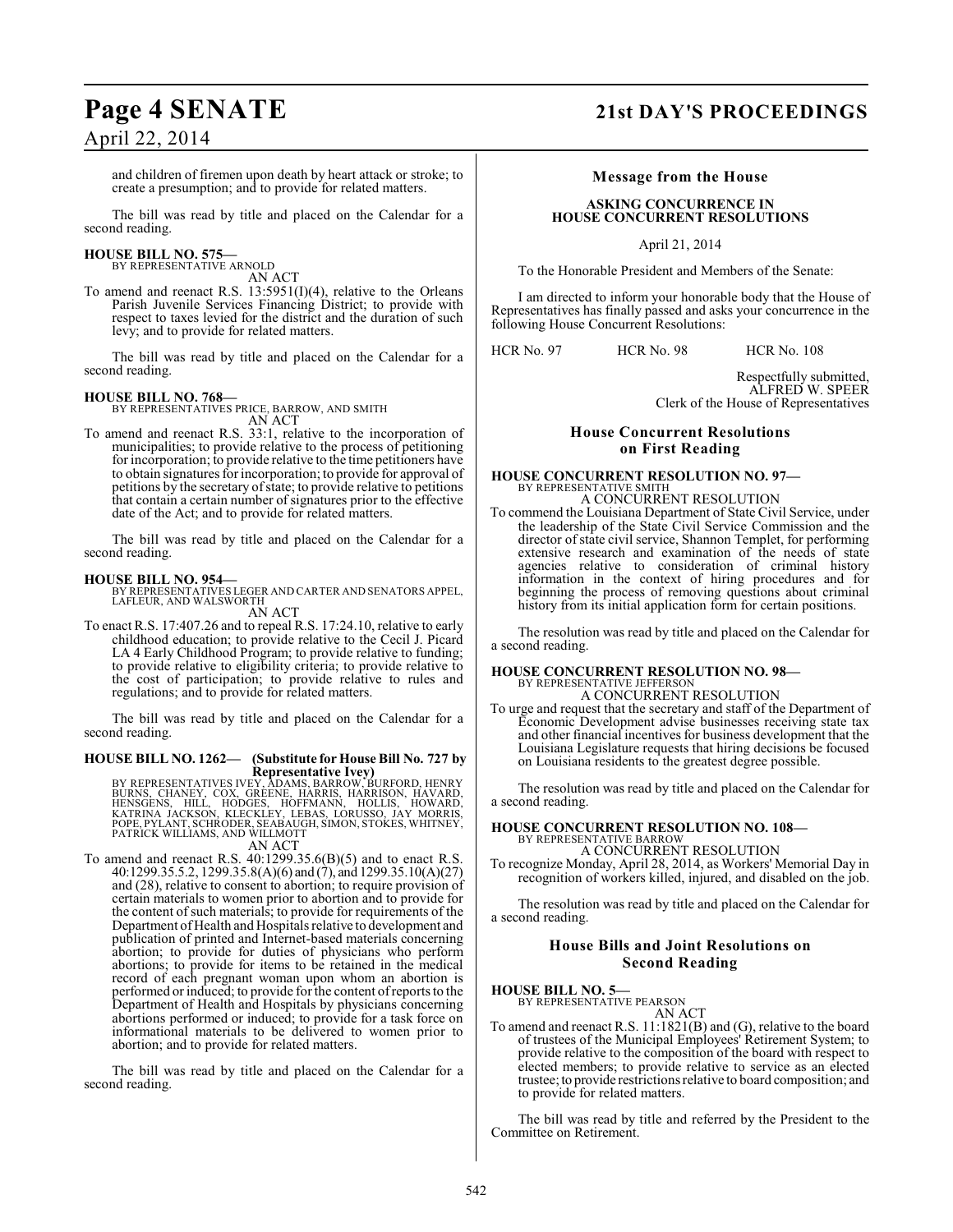# **21st DAY'S PROCEEDINGS Page 5 SENATE** April 22, 2014

**HOUSE BILL NO. 38—** BY REPRESENTATIVE PEARSON

AN ACT

To amend and reenact R.S. 11:441(A)(2)(b), 461(B)(3)(b), 726(B), 761(A)(3) and (4), 765(A) and (B)(1), 780, 783(A)(3)(a), 786(A)(2) and (3), 802, 1141(A), 1142, and 1147(C)(4) and to enact R.S. 11:441(A)(2)(c), 461(B)(3)(c), 761(A)(5), and 786(A)(4), relative to retirement eligibility for certain new hires in the Louisiana State Employees' Retirement System, the Teachers' Retirement System of Louisiana, and the Louisiana School Employees' Retirement System; to establish new retirement eligibility for certain members hired on or after July 1, 2014; to provide relative to disability retirements; to provide for technical corrections; and to provide for related matters.

The bill was read by title and referred by the President to the Committee on Retirement.

### **HOUSE BILL NO. 39—**

BY REPRESENTATIVE PEARSON AN ACT

To enact R.S. 11:1456.1(E), relative to Back-Deferred Retirement Option Plan in the Louisiana Assessors' Retirement Fund; to provide relative to lump-sum distributions from such plan; to authorize transfers to a third-party provider; to provide relative to contracts to manage such funds; to provide relative to the rights, duties, and obligations of participants, providers, the fund, and the state; and to provide for related matters.

The bill was read by title and referred by the President to the Committee on Retirement.

#### **HOUSE BILL NO. 61—** BY REPRESENTATIVE POPE

AN ACT

To amend and reenact R.S.  $13:5554.2(C)(2)$  and  $(G)(1)(a)$ , relative to the Livingston Parish Retired Employees' Insurance Fund; to provide relative to the administration of the Livingston Parish Retired Employees' Insurance Fund; to provide for the investment of fund monies; to provide for members of the investment advisory board; and to provide for related matters.

The bill was read by title and referred by the President to the Committee on Judiciary B.

### **HOUSE BILL NO. 87—**

BY REPRESENTATIVE DANAHAY AN ACT

To amend and reenact R.S. 11:1732(13) and (14) and to enact R.S. 11:1751(F), relative to the Municipal Employees' Retirement System; to provide relative to definitions for the system; to provide relative to contemporaneous employment by more than one participating employer; to provide relative to creditable service for such employment; and to provide for related matters.

The bill was read by title and referred by the President to the Committee on Retirement.

#### **HOUSE BILL NO. 171—** BY REPRESENTATIVE PEARSON

AN ACT

To enact R.S.  $17:81(X)$  and  $3996(B)(34)$ , relative to public school employers; to require governing authorities of public schools to offer their employees the opportunity to participate in the state deferred compensation plan; and to provide for related matters.

The bill was read by title and referred by the President to the Committee on Education.

# **HOUSE BILL NO. 264—** BY REPRESENTATIVE MILLER

AN ACT

To amend and reenact R.S. 42:1124(C)(7) and 1124.2(C)(6), relative to financial disclosure; to provide relative to the disclosure

regarding parcels of immovable property; and to provide for related matters.

The bill was read by title and referred by the President to the Committee on Senate and Governmental Affairs.

# **HOUSE BILL NO. 280—** BY REPRESENTATIVE IVEY

AN ACT To enact R.S. 40:1379.3(W), relative to concealed handgun permits; to provide for reduced fees for active duty members, reserve members, and veterans of the armed forces of the United States; to provide for definitions; and to provide for related matters.

The bill was read by title and referred by the President to the Committee on Judiciary B.

#### **HOUSE BILL NO. 297—**

BY REPRESENTATIVE DOVE

AN ACT To amend and reenact R.S. 30:127(F), relative to bids for mineral leases on state lands; to authorize the use of electronic funds transfer for deposits accompanying such bids; and to provide for related matters.

The bill was read by title and referred by the President to the Committee on Natural Resources.

**HOUSE BILL NO. 305—**<br>BY REPRESENTATIVES HOFFMANN, ANDERS, BURFORD, HENRY<br>BURNS, TIM BURNS, CARMODY, CHAMPAGNE, CHANEY, CONNICK,<br>COX, CROMER, DOVE, GAROFALO, GUINN, HARRIS, HARRISON,<br>HENRY, HENSGENS, HILL, HODGES, HOWARD,

AN ACT

To enact R.S. 40:1299.35, relative to restriction of certain activities by employees and representatives of abortion providers and of affiliates of abortion providers; to prohibit employees and representatives of abortion providers or affiliates thereof from delivering instruction in certain schools; to prohibit such persons from providing materials or media for distribution in certain schools; to provide for exceptions; to provide for penalties; and to provide for related matters.

The bill was read by title and referred by the President to the Committee on Health and Welfare.

### **HOUSE BILL NO. 325—**

BY REPRESENTATIVES LOPINTO AND STOKES AND SENATOR GUILLORY

AN ACT To amend and reenact R.S.  $14:19(A)$  and  $20(A)(4)(a)$  and (B)(introductory paragraph), relative to the justifiable use of force or violence; to provide that the use of force or violence is justified in certain circumstances; to provide that the justification applies when the conflict began; to provide for technical changes; and to provide for related matters.

The bill was read by title and referred by the President to the Committee on Judiciary C.

# **HOUSE BILL NO. 405—** BY REPRESENTATIVE TIM BURNS

AN ACT

To amend and reenact R.S. 18:1511.11(B) and to enact R.S. 18:1511.11(C), relative to violations of the Campaign Finance Disclosure Act; to provide for the time period to bring certain actions for certain violations of the Campaign Finance Disclosure Act; and to provide for related matters.

The bill was read by title and referred by the President to the Committee on Senate and Governmental Affairs.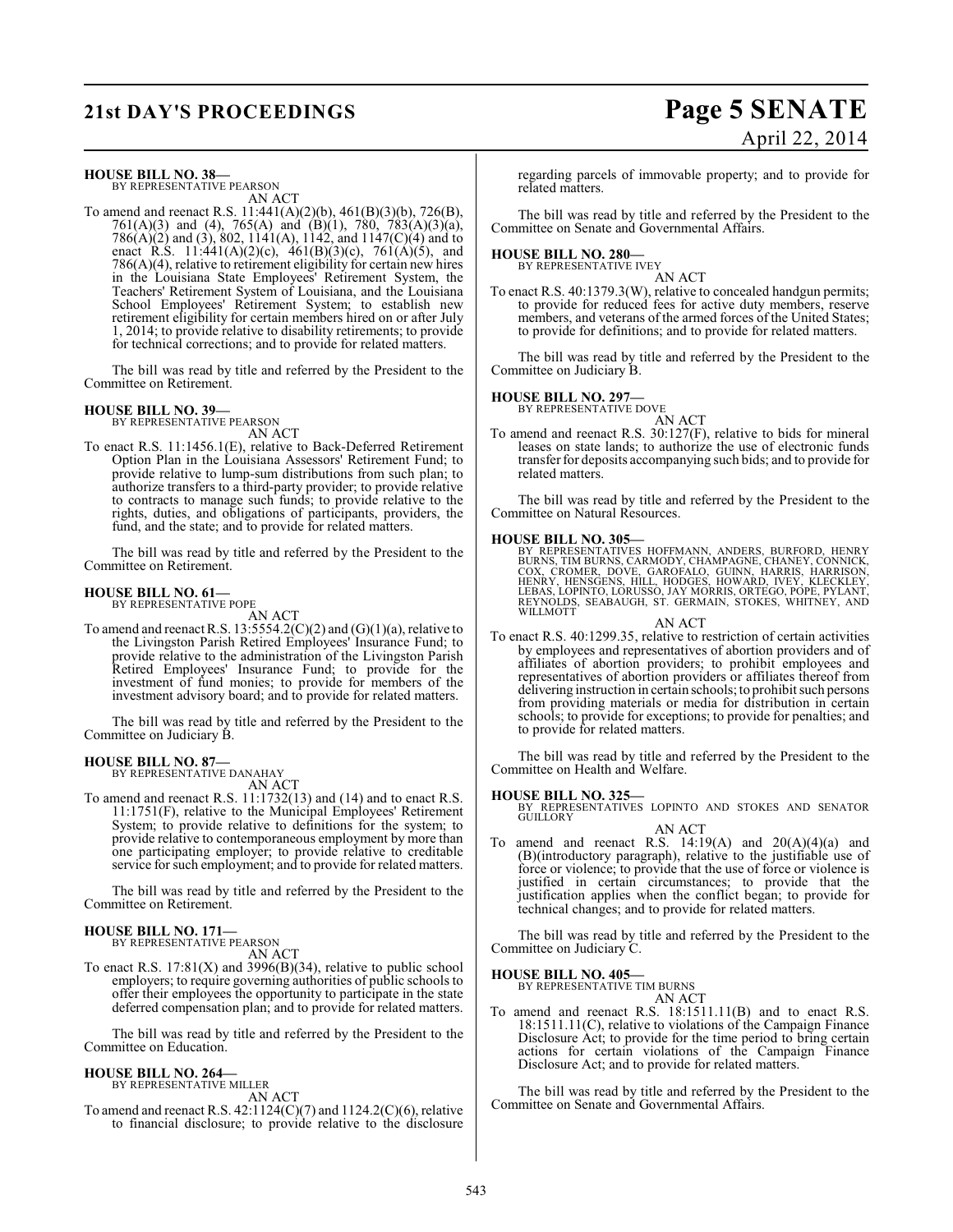# **Page 6 SENATE 21st DAY'S PROCEEDINGS**

#### **HOUSE BILL NO. 417—** BY REPRESENTATIVE LOPINTO

AN ACT

To amend and reenact R.S. 14:202.1, relative to offenses against property; to provide for the crime of residential contractor fraud; to provide for criminal penalties; to provide for restitution; to delete provisions relating to home improvement fraud; and to provide for related matters.

The bill was read by title and referred by the President to the Committee on Judiciary C.

#### **HOUSE BILL NO. 431—** BY REPRESENTATIVE TIM BURNS

AN ACT

To amend and reenact R.S. 18:1505.4(C), relative to Campaign Finance Disclosure; to provide relative to penalties applicable to certain political committees for participation in specified elections; and to provide for related matters.

The bill was read by title and referred by the President to the Committee on Senate and Governmental Affairs.

#### **HOUSE BILL NO. 486—** BY REPRESENTATIVE TALBOT

AN ACT

To enact R.S. 18:1491.4(D)(3), relative to certain contributions by certain political committees; to provide certain requirements regarding contributions to candidates and to principal campaign committees and subsidiary committees of candidates; and to provide for related matters.

The bill was read by title and referred by the President to the Committee on Senate and Governmental Affairs.

#### **HOUSE BILL NO. 487—**

BY REPRESENTATIVE ALFRED WILLIAMS AN ACT

To amend and reenact R.S. 40:1300.53(A)(1) and to enact R.S. 40:1300.53(A)(3) and (4), relative to ambulance personnel; to prohibit the hiring of licensed ambulance personnel and nonlicensed persons with a conviction of certain crimes; to provide for retroactive application; to provide for an effective date; and to provide for related matters.

The bill was read by title and referred by the President to the Committee on Health and Welfare.

# **HOUSE BILL NO. 495—** BY REPRESENTATIVE ADAMS

- AN ACT
- To amend and reenact R.S. 40:1563.1(A), relative to the authority of certain officials to conduct investigations and make arrests; to add simple arson of a religious building to the list of offenses for which a fire marshal and other officials may conduct investigations and make arrests; and to provide for related matters.

The bill was read by title and referred by the President to the Committee on Judiciary B.

# **HOUSE BILL NO. 553—** BY REPRESENTATIVE HAVARD

AN ACT

To amend and reenact R.S. 28:54(D)(2), relative to judicial commitment fees; to increase the maximum court costs for judicial commitment procedures when the costs are paid from funds appropriated to the judiciary; and to provide for related matters.

The bill was read by title and referred by the President to the Committee on Finance.

#### **HOUSE BILL NO. 584—**

BY REPRESENTATIVE PUGH AN ACT

To enact R.S. 33:4712.16, relative to Tangipahoa Parish; to authorize the governing authority of the parish of Tangipahoa to name a building in honor of a living person; and to provide for related matters.

The bill was read by title and referred by the President to the Committee on Local and Municipal Affairs.

**HOUSE BILL NO. 618—** BY REPRESENTATIVE ABRAMSON AN ACT

To amend and reenact the heading of Part III of Chapter 1 of Code Title XXIV of Code Book III of Title 9 of the Louisiana Revised Statutes of 1950 and to enact R.S. 9:5812, relative to exemplary damages; to provide a peremptive period for certain actions for exemplary damages related to the storage, handling, or transportation of hazardous or toxic substances; and to provide for related matters.

The bill was read by title and referred by the President to the Committee on Judiciary A.

#### **HOUSE BILL NO. 623—**



To amend and reenact R.S. 13:4165(A) and (D) and to enact R.S. 13:4165(E), relative to the appointment of special masters; to provide for contingent consent of the parties litigant; to provide for the compensation of the special master; to provide relative to the authority and procedure to appoint a special master; and to provide for related matters.

The bill was read by title and referred by the President to the Committee on Judiciary A.

#### **HOUSE BILL NO. 624—**

BY REPRESENTATIVE ABRAMSON AN ACT

To amend and reenact Code of Evidence Article 702, relative to expert testimony; to provide certain criteria for expert testimony; and to provide for related matters.

The bill was read by title and referred by the President to the Committee on Judiciary A.

**HOUSE BILL NO. 694—** BY REPRESENTATIVE TIM BURNS

- AN ACT To amend and reenact R.S. 42:1124.2(B)(2), relative to the filing of financial disclosure statements; to require additional
- notifications regarding federal tax return extensions from certain persons required to file financial disclosure statements; and to provide for related matters.

The bill was read by title and referred by the President to the Committee on Senate and Governmental Affairs.

#### **HOUSE BILL NO. 695—**

BY REPRESENTATIVE TIM BURNS AN ACT

To enact R.S. 18:1511.2(C), relative to the Campaign Finance Disclosure Act; to provide relative to the authority of the supervisory committee and its staff; to provide for certain inquiries; and to provide for related matters.

The bill was read by title and referred by the President to the Committee on Senate and Governmental Affairs.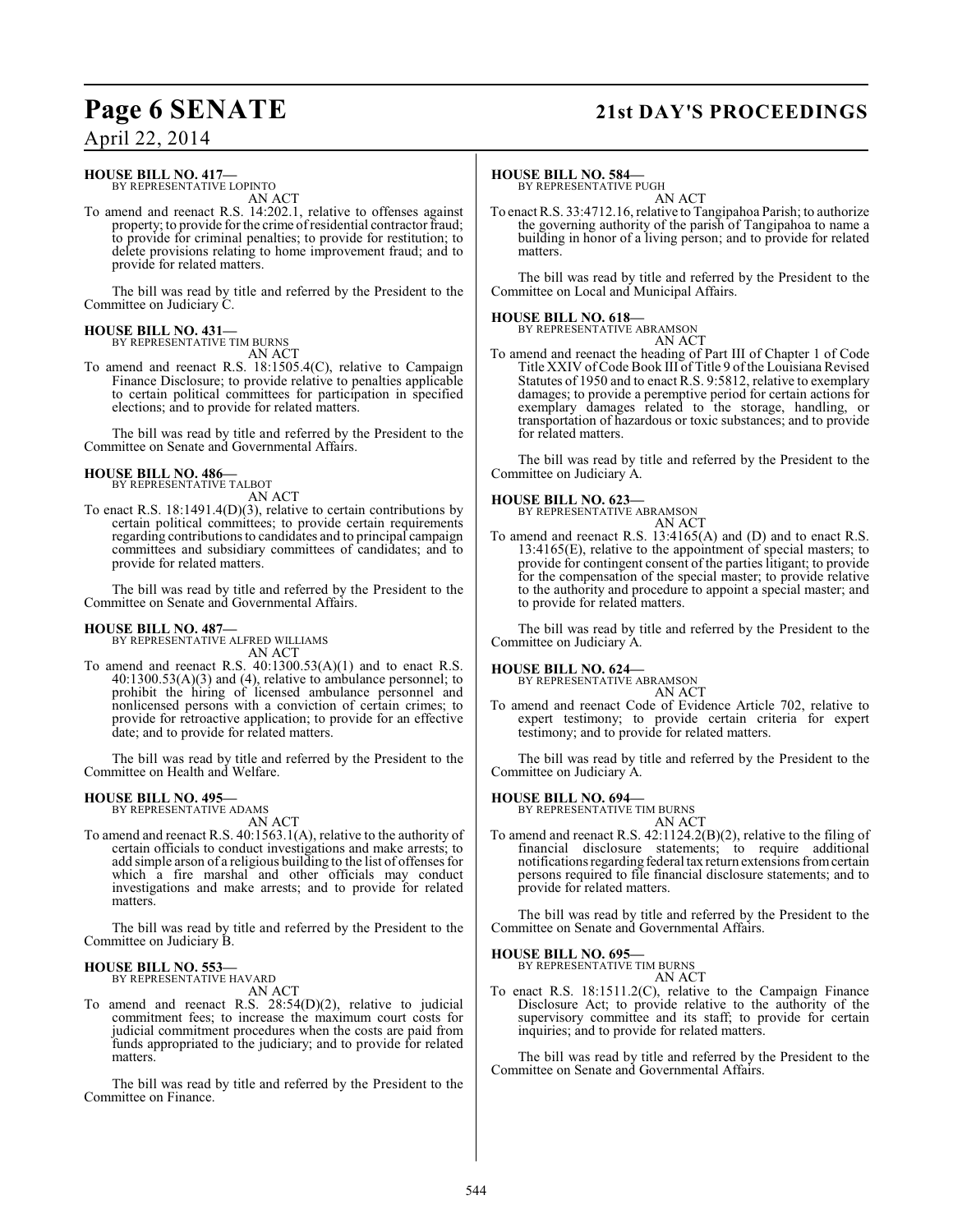# **21st DAY'S PROCEEDINGS Page 7 SENATE**

# April 22, 2014

#### **HOUSE BILL NO. 754—**

BY REPRESENTATIVES MORENO, BADON, WESLEY BISHOP,<br>BROSSETT, HENRY BURNS, BURRELL, EDWARDS, HARRISON,<br>LEBAS,LEGER,ST.GERMAIN,ANDWILLMOTT AN ACT

To enact R.S. 40:978.1, relative to the prescribing and administering of an opioid antagonist for overdoses of controlled dangerous substances; to authorize a first responder to receive a prescription for naloxone; to authorize the first responder to administer naloxone to a third party; to limit liability for the administration of naloxone by a first responder; to require training prior to receiving a prescription for naloxone; to require promulgation of best practices; and to provide for related matters.

The bill was read by title and referred by the President to the Committee on Health and Welfare.

### **HOUSE BILL NO. 802—** BY REPRESENTATIVE BARROW

AN ACT

To enact Part LXXV of Chapter 5 of Title 40 of the Louisiana Revised Statutes of 1950, to be comprised of R.S. 40:1300.381 through 1300.385, relative to toxic mold; to provide for a task force to study the public health impacts of toxic mold in this state; to provide for composition, functions, and duties of the task force; to terminate the task force on a certain date; and to provide for related matters.

The bill was read by title and referred by the President to the Committee on Health and Welfare.

#### **HOUSE BILL NO. 814—** BY REPRESENTATIVE JAMES

AN ACT

To amend and reenact R.S. 46:446, relative to recovery of assistance and medical payments made by medical assistance programs; to provide for definitions; to confer upon Medicaid managed care organizations certain rights of recovery; to provide relative to notice, pleadings, compromise, and prescription in cases of third party liability for injury, illness, or death; and to provide for related matters.

The bill was read by title and referred by the President to the Committee on Health and Welfare.

#### **HOUSE BILL NO. 858—** BY REPRESENTATIVE BARROW

AN ACT

To enact R.S. 49:200.2, relative to executive branch agencies; to provide certain requirements prior to certain actions of a state agency in the executive branch becoming effective or enforceable; and to provide for related matters.

The bill was read by title and referred by the President to the Committee on Senate and Governmental Affairs.

#### **HOUSE BILL NO. 988—** BY REPRESENTATIVE SCHRODER

AN ACT

To amend and reenact R.S. 17:24.4(E), relative to education standards and curriculum; to authorize public school governing authorities to develop and implement curriculum, content, and methodology for required subjects instead of implementing curriculum, content, and methodology recommended by the state Department of Education or the State Board of Elementary and Secondary Education; and to provide for related matters.

The bill was read by title and referred by the President to the Committee on Education.

**HOUSE BILL NO. 1028**<br>BY REPRESENTATIVES SCHEXNAYDER, ADAMS, ARMES, ARNOLD, BARROW, BERTHELOT, STUART BISHOP, BROADWATER,<br>BROWN, HENRY BURNS, CARMODY, CARTER, CHAMPAGNE, COX,<br>EDWARDS, FOIL, GISCLAIR, GUINN, HILL, HOFFMANN, AN ACT

To amend and reenact Children's Code Articles 1271, 1272(A), (B), and (C), 1273, and 1276 and R.S. 40:41(B)(1), 73(B), 77(B) and (D), and 79(A)(4) and to enact Children's Code Articles 1124(D), 1272(E), and 1272.1 and R.S. 40:80, relative to adoption records; to provide procedures for a birth parent to file a contact preference form and updated statement of family history; to authorize birth parents to prohibit the release of certain identifying information; to provide procedures for an adult adoptee to obtain a noncertified copy of his original birth certificate and statement of family history; to provide for the promulgation of rules; to provide for a public awareness campaign; and to provide for related matters.

The bill was read by title and referred by the President to the Committee on Judiciary A.

# **HOUSE BILL NO. 1057—** BY REPRESENTATIVE THIERRY

AN ACT To amend and reenact the heading of Subpart D of Part III of Chapter 2 of Title 22 of the Louisiana Revised Statutes of 1950, R.S.  $22:631$ (introductory paragraph),  $(4)$ , and  $(6)(c)$  and  $(d)$  and  $634(A)(1)$ , relative to risk-based capital for health organizations; to define "health organization"; to amend certain formulas to determine risk-based capital; to define a "company-action level event"; and to provide for related matters.

The bill was read by title and referred by the President to the Committee on Insurance.

**HOUSE BILL NO. 1066—** BY REPRESENTATIVES THOMPSON AND CARMODY AN ACT

To amend and reenact R.S. 40:1379.3(C)(1) and (17), (K), and (T)(1), relative to qualifications for concealed handgun permits; to provide for the submission of certain information for persons seeking a concealed handgun permit who are not United States citizens; to require a federal background check before issuing a concealed handgun permit; to provide for penalties for using a suspended or revoked concealed handgun permit to purchase a firearm; and to provide for related matters.

The bill was read by title and referred by the President to the Committee on Judiciary C.

#### **HOUSE BILL NO. 1071—**

BY REPRESENTATIVE CHANEY AN ACT

To amend and reenact R.S. 56:8(16), relative to resident status for purchase of hunting and fishing licenses; to reduce the time required to qualify as a resident for the purchase of hunting licenses; and to provide for related matters.

The bill was read by title and referred by the President to the Committee on Natural Resources.

#### **HOUSE BILL NO. 1105—**

BY REPRESENTATIVE HODGES

AN ACT To enact R.S.  $15:541.1(A)(4)$  and  $(C)(3)$ , relative to the posting of the National Human Trafficking Resource Center hotline; to require certain abortion facilities to post information regarding the hotline; to provide for duties of the Department of Health and Hospitals; and to provide for related matters.

The bill was read by title and referred by the President to the Committee on Health and Welfare.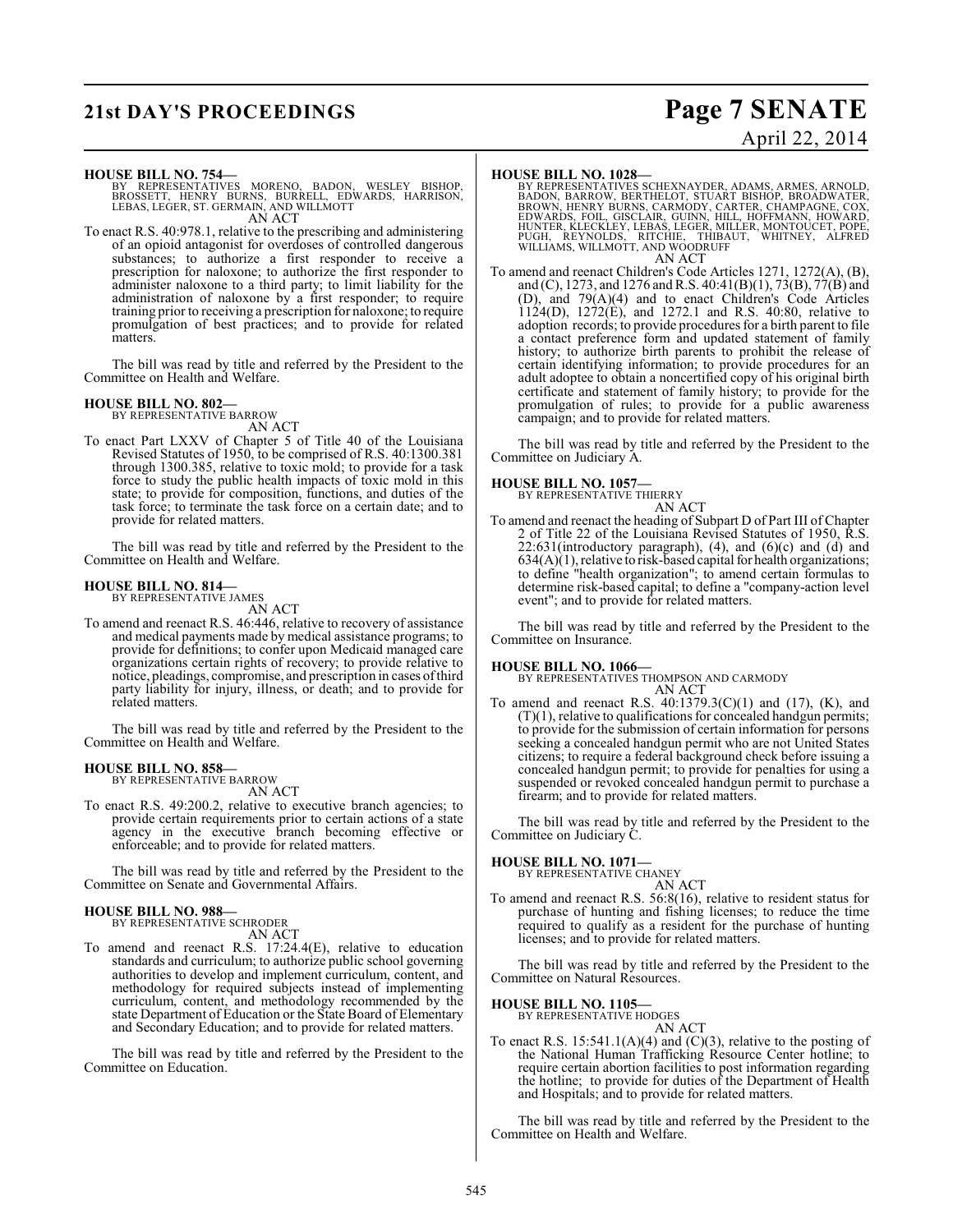#### **HOUSE BILL NO. 1149—**

BY REPRESENTATIVE LORUSSO AN ACT

To enact R.S. 22:2171(C)(20), (E)(3), (F)(7), and (G)(7), relative to the Louisiana Property and Casualty Insurance Commission; to provide for the membership of the commission; to provide that the National Association of Mutual Insurance Companies shall appoint a representative to the commission; and to provide for related matters.

The bill was read by title and referred by the President to the Committee on Insurance.

#### **HOUSE BILL NO. 1195—**

BY REPRESENTATIVE LORUSSO AN ACT

To amend and reenact R.S. 22:1964(24) and (25), relative to unfair trade practices in the business of insurance; to provide that any attempt to limit through contractual provisions the amount of information that a non-captive producer may provide to consumers on competing limited benefit or supplemental benefit plans shall be such an unfair trade practice; to provide that any attempt to limit through contractual provisions the number of other insurance companies that such a producer may represent shall be deemed such an unfair trade practice; and to provide for related matters.

The bill was read by title and referred by the President to the Committee on Insurance.

#### **HOUSE BILL NO. 1223—**

BY REPRESENTATIVES CONNICK, ARMES, ARNOLD, BADON,<br>BARROW, HENRY BURNS, BURRELL, CHAMPAGNE, COX, GUINN,<br>HENSGENS,HONORE,HUVAL,MORENO,SCHRODER,SEABAUGH,ST.<br>GERMAIN,THIBAUT,AND PATRICK WILLIAMS

AN ACT

To amend and reenact R.S. 27:353(8) and to enact R.S. 27:361(B)(5), relative to the conduct of slot machine gaming activity; to dedicate to facility improvements a percentage of net slot machine proceeds from the gaming operations at the pari-mutuel live horse racing facility in Orleans; to provide for submission of improvement plans to the Louisiana State Racing Commission; and to provide for related matters.

The bill was read by title and referred by the President to the Committee on Judiciary B.

#### **HOUSE BILL NO. 1258— (Substitute for House Bill No. 220 by Representative Thibaut)**

BY REPRESENTATIVE THIBAU AN ACT

To amend and reenact R.S. 32:295.4, relative to motor vehicle inspection; to provide guidelines for motor vehicle inspection checkpoints by law enforcement agencies; to provide for the location of checkpoints; and to provide for related matters.

The bill was read by title and referred by the President to the Committee on Transportation, Highways and Public Works.

#### **HOUSE BILL NO. 1259— (Substitute for House Bill No. 661 by Representative Price)**

BY REPRESENTATIVE PRICE AN ACT

To amend and reenact R.S. 6:667.3, R.S. 13:3733.1(A)(1), (E), and (G), and Code of Civil Procedure Articles 2636 and 2637(A) and (C) and to enact Code of Civil Procedure Article 2637(F), relative to reproductions of records retained by financial institutions and usage thereof; to provide for the recognition of reproductions as authentic evidence; and to provide for related matters.

The bill was read by title and referred by the President to the Committee on Commerce, Consumer Protection, and International Affairs.

# **Page 8 SENATE 21st DAY'S PROCEEDINGS**

**HOUSE BILL NO. 1260— (Substitute for House Bill No. 738 by Representative Nancy Landry)** BY REPRESENTATIVE NANCY LANDRY

AN ACT

To amend and reenact R.S. 9:237(C), relative to covenant marriages; to provide for notice of certain expenses; and to provide for related matters.

The bill was read by title and referred by the President to the Committee on Judiciary A.

#### **House Concurrent Resolutions on Second Reading**

#### **HOUSE CONCURRENT RESOLUTION NO. 86—**

BY REPRESENTATIVES PIERRE, BARRAS, STUART BISHOP, NANCY<br>LANDRY, TERRY LANDRY, MONTOUCET, ÒRTEGO, AND PROBIDEAUX<br>AND SENATRES CORTEZ, GUILLORY, MILLS, AND PERRY<br>A CONCURRENT RESOLUTION

To commend the St. Thomas More High School volleyball team upon winning the 2013 Division II state championship.

The resolution was read by title. Senator Cortez moved to concur in the House Concurrent Resolution.

#### **ROLL CALL**

The roll was called with the following result:

| <b>YEAS</b> |
|-------------|
|             |

| Mr. President<br>Adley<br>Allain<br>Amedee<br>Broome<br>Buffington<br>Chabert<br>Claitor<br>Cortez<br>Crowe<br>Dorsey-Colomb<br>Erdey<br>Total - 35 | Gallot<br>Guillory<br>Heitmeier<br>Johns<br>Kostelka<br>LaFleur<br>Long<br>Martiny<br>Mills<br>Morrell<br>Morrish<br>Murray | Peacock<br>Perry<br>Peterson<br>Riser<br>Smith, G.<br>Smith, J.<br>Tarver<br>Thompson<br>Walsworth<br>Ward<br>White |
|-----------------------------------------------------------------------------------------------------------------------------------------------------|-----------------------------------------------------------------------------------------------------------------------------|---------------------------------------------------------------------------------------------------------------------|
|                                                                                                                                                     |                                                                                                                             |                                                                                                                     |
|                                                                                                                                                     | <b>NAYS</b>                                                                                                                 |                                                                                                                     |

ABSENT

Appel Donahue<br>Brown Nevers Brown Total - 4

Total - 0

The Chair declared the Senate concurred in the House Concurrent Resolution and ordered it returned to the House.

### **HOUSE CONCURRENT RESOLUTION NO. 87—**

BY REPRESENTATIVE JAMES A CONCURRENT RESOLUTION

To commend the Louisiana chapter of the Alzheimer's Association for its efforts in Louisiana to eliminate Alzheimer's disease through the advancement of research, provide and enhance care and support for all affected, and reduce the risk of dementia through the promotion of brain health, and to recognize Wednesday, April 23, 2014, as Alzheimer's Awareness Day at the state capitol.

The resolution was read by title. Senator Broome moved to concur in the House Concurrent Resolution.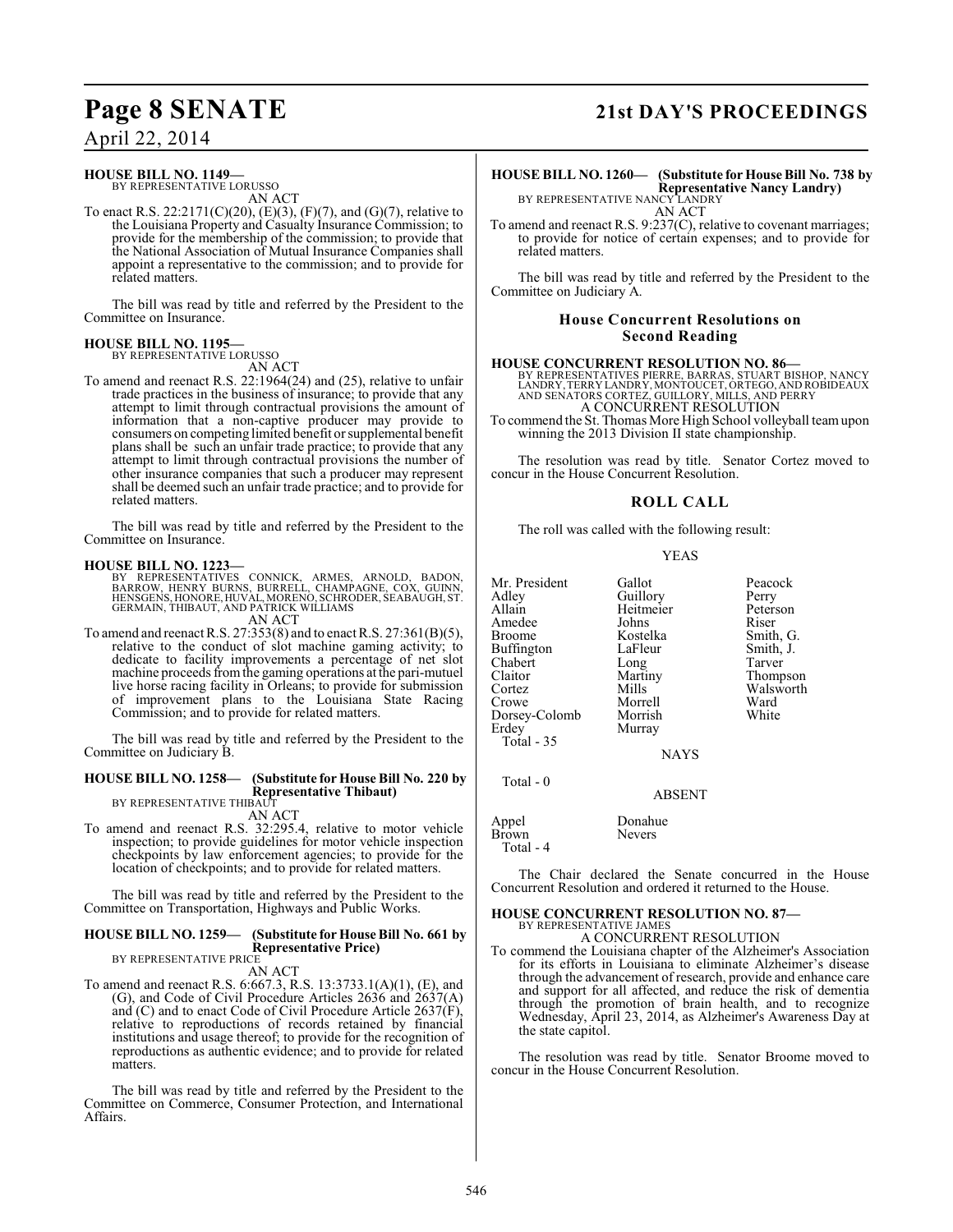### **21st DAY'S PROCEEDINGS Page 9 SENATE**

#### **ROLL CALL**

The roll was called with the following result:

#### YEAS

| Mr. President<br>Adley<br>Allain<br>Amedee<br>Appel<br><b>Broome</b><br><b>Buffington</b><br>Chabert<br>Claitor<br>Cortez<br>Donahue<br>Dorsey-Colomb<br>Total - 35 | Erdey<br>Gallot<br>Guillory<br>Heitmeier<br>Johns<br>LaFleur<br>Long<br>Martiny<br>Mills<br>Morrell<br>Morrish<br>Murray<br>NAYS | <b>Nevers</b><br>Peacock<br>Peterson<br>Riser<br>Smith, G.<br>Smith, J.<br>Tarver<br>Thompson<br>Walsworth<br>Ward<br>White |
|---------------------------------------------------------------------------------------------------------------------------------------------------------------------|----------------------------------------------------------------------------------------------------------------------------------|-----------------------------------------------------------------------------------------------------------------------------|
| Total - 0                                                                                                                                                           |                                                                                                                                  |                                                                                                                             |

#### ABSENT

| Brown     | Kostelka |
|-----------|----------|
| Crowe     | Perry    |
| Total - 4 |          |

The Chair declared the Senate concurred in the House Concurrent Resolution and ordered it returned to the House.

# **HOUSE CONCURRENT RESOLUTION NO. 90—**<br>BY REPRESENTATIVE HOFFMANN<br>A CONCURRENT RESOLUTION

To recognize Wednesday, April 23, 2014, as YMCA Day in Louisiana.

The resolution was read by title. Senator Walsworth moved to concur in the House Concurrent Resolution.

#### **ROLL CALL**

The roll was called with the following result:

#### YEAS

| Mr. President<br>Adley<br>Allain<br>Amedee<br>Appel<br><b>Broome</b><br>Buffington<br>Chabert<br>Claitor<br>Cortez<br>Crowe<br>Donahue<br>Total - 35 | Dorsey-Colomb<br>Erdey<br>Gallot<br>Guillory<br>Heitmeier<br>Johns<br>LaFleur<br>Long<br>Martiny<br>Mills<br>Morrell<br>Murray<br><b>NAYS</b> | <b>Nevers</b><br>Peacock<br>Peterson<br>Riser<br>Smith, G.<br>Smith, J.<br>Tarver<br>Thompson<br>Walsworth<br>Ward<br>White |
|------------------------------------------------------------------------------------------------------------------------------------------------------|-----------------------------------------------------------------------------------------------------------------------------------------------|-----------------------------------------------------------------------------------------------------------------------------|
|                                                                                                                                                      |                                                                                                                                               |                                                                                                                             |
| $Total - 0$                                                                                                                                          | ABSENT                                                                                                                                        |                                                                                                                             |

Brown Morrish<br>Kostelka Perry Kostelka Total - 4

The Chair declared the Senate concurred in the House Concurrent Resolution and ordered it returned to the House.

# April 22, 2014

### **HOUSE CONCURRENT RESOLUTION NO. 93—**

BY REPRESENTATIVES ADAMS AND LORUSSO A CONCURRENT RESOLUTION

To commend the members of the United States Armed Forces for their service and to recognize May 2014, as Military Appreciation Month.

The resolution was read by title. Senator Alario moved to concur in the House Concurrent Resolution.

#### **ROLL CALL**

The roll was called with the following result:

#### YEAS

Mr. President Dorsey-Colomb Murray<br>Adley Erdey Nevers Adley Erdey<br>Allain Gallot Allain Gallot Peacock<br>Amedee Guillory Peterson Amedee Guillory Peterson<br>
Appel Heitmeier Riser Appel Heitmeier<br>Broome Johns Buffington LaFleur Smith,<br>
Chabert Long Tarver Chabert Long<br>Claitor Martiny Claitor Martiny Thompson<br>Cortez Mills Walsworth Cortez Mills Walsworth<br>Crowe Morrell Ward Donahue Total - 36

Total - 0

Johns Smith, G.<br>LaFleur Smith, J. Morrell Ward<br>
Morrish White

**NAYS** 

#### ABSENT

| Brown     | Kostelka | Perry |
|-----------|----------|-------|
| Total - 3 |          |       |

The Chair declared the Senate concurred in the House Concurrent Resolution and ordered it returned to the House.

#### **HOUSE CONCURRENT RESOLUTION NO. 95—** BY REPRESENTATIVE STUART BISHOP

A CONCURRENT RESOLUTION

To memorialize the United States Congress to take such actions as are necessary to require places of public accommodation and commercial facilities be equipped for persons who need assistance rising from the seated position.

The resolution was read by title and referred by the President to the Committee on Health and Welfare.

### **HOUSE CONCURRENT RESOLUTION NO. 99—** BY REPRESENTATIVE HARRISON

A CONCURRENT RESOLUTION To urge and request the Louisiana State Board of Medical Examiners

to study the problem of over-prescribing of pain medication by physicians and to report findings and recommendations to the legislative committees on health and welfare.

The resolution was read by title and referred by the President to the Committee on Health and Welfare.

### **HOUSE CONCURRENT RESOLUTION NO. 102—** BY REPRESENTATIVE JOHNSON

A CONCURRENT RESOLUTION

To urge and request the office of conservation, Department of Natural Resources, to study and review the statutes and the department's rules, regulations, and orders providing for the plugging and abandonment of wells.

The resolution was read by title and referred by the President to the Committee on Natural Resources.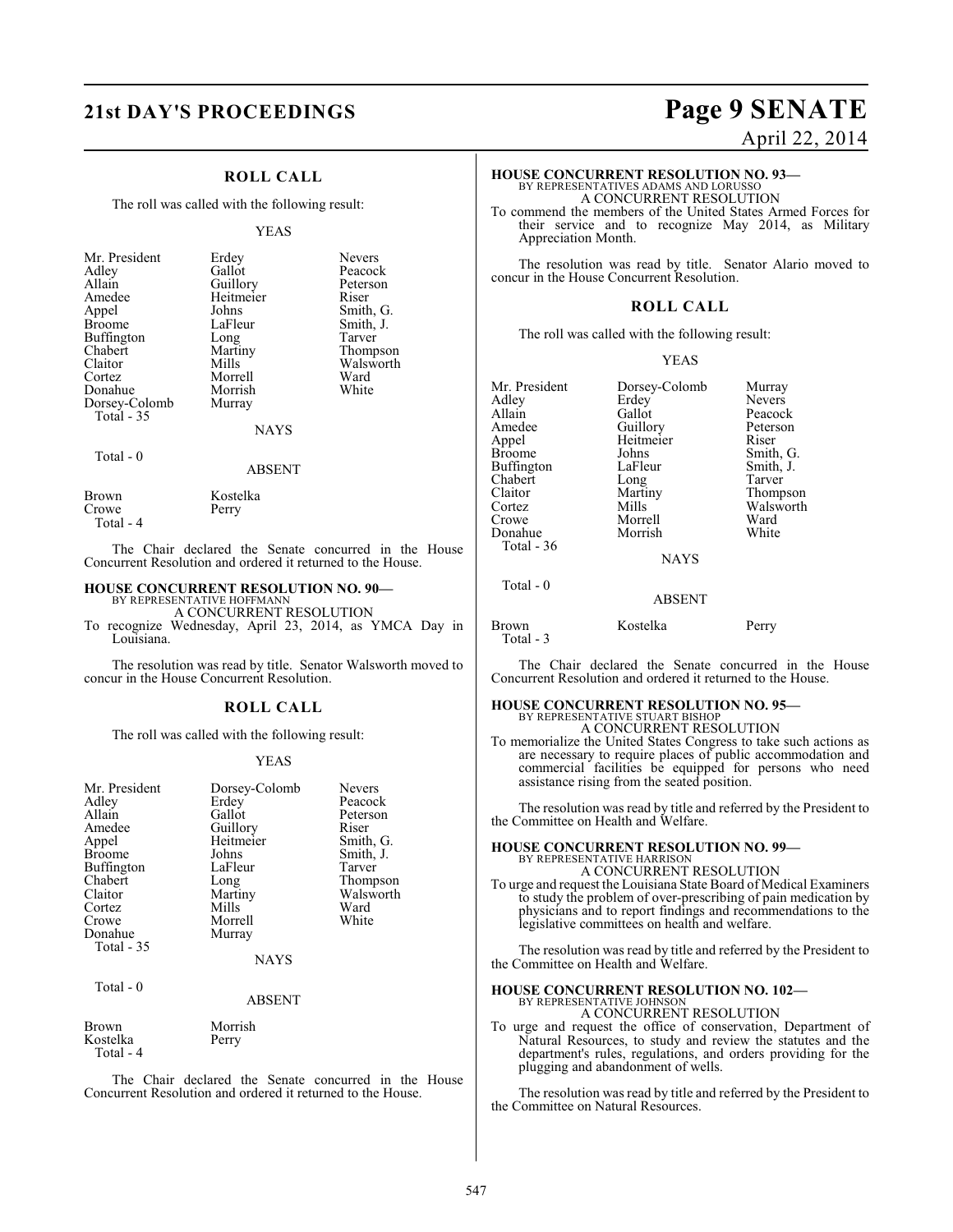#### **HOUSE CONCURRENT RESOLUTION NO. 103—**

BY REPRESENTATIVES HONORE AND JAMES AND SENATOR **GALLOT** A CONCURRENT RESOLUTION

To commend Cameron Murray upon achieving the rank of Eagle Scout.

#### **SENATE FLOOR AMENDMENTS**

Amendments proposed by Senator Alario to Original House Concurrent Resolution No. 103 by Representative Honore

AMENDMENT NO. 1 On page 2, line 16, after "Eagle Scout," delete "the House of Representatives of"

On motion of Senator Alario, the amendments were adopted.

The resolution was read by title. Senator Gallot moved to concur in the amended House Concurrent Resolution.

#### **ROLL CALL**

The roll was called with the following result:

#### YEAS

| Mr. President | Dorsey-Colomb | Peacock   |
|---------------|---------------|-----------|
| Adley         | Erdey         | Peterson  |
| Allain        | Gallot        | Riser     |
| Amedee        | Guillory      | Smith, G. |
| Appel         | Heitmeier     | Smith, J. |
| <b>Broome</b> | Johns         | Tarver    |
| Buffington    | LaFleur       | Thompson  |
| Chabert       | Long          | Walsworth |
| Claitor       | Martiny       | Ward      |
| Cortez        | Mills         | White     |
| Crowe         | Murray        |           |
| Donahue       | <b>Nevers</b> |           |
| Total - 34    |               |           |
|               | <b>NAYS</b>   |           |
| Total $-0$    |               |           |
|               | <b>ABSENT</b> |           |
| Brown         | Morrell       | Perry     |
| Kostelka      | Morrish       |           |

Total - 5

The Chair declared the Senate concurred in the amended House Concurrent Resolution and ordered it returned to the House.

#### **HOUSE CONCURRENT RESOLUTION NO. 104—** BY REPRESENTATIVE LORUSSO

A CONCURRENT RESOLUTION

To urge and request the Louisiana Department of Insurance to study the feasibility of providing a discount on motor vehicle liability insurance premiums to retired members of the armed forces and to report its findings to the legislative committees on insurance.

The resolution was read by title and referred by the President to the Committee on Insurance.

# **HOUSE CONCURRENT RESOLUTION NO. 105—** BY REPRESENTATIVE HOFFMANN

A CONCURRENT RESOLUTION

To commend the surgeon general of the United States upon the fiftieth anniversary of the issuance of the Surgeon General's Report on Smoking and Health.

The resolution was read by title. Senator Heitmeier moved to concur in the House Concurrent Resolution.

### **Page 10 SENATE 21st DAY'S PROCEEDINGS**

#### **ROLL CALL**

The roll was called with the following result:

#### YEAS

| Mr. President<br>Adley<br>Allain<br>Amedee<br>Appel<br><b>Broome</b><br>Buffington<br>Chabert<br>Claitor<br>Cortez<br>Crowe<br>Donahue | Dorsey-Colomb<br>Erdey<br>Gallot<br>Guillory<br>Heitmeier<br>Johns<br>LaFleur<br>Long<br>Martiny<br>Morrish<br>Murray<br><b>Nevers</b> | Peacock<br>Peterson<br>Riser<br>Smith, G.<br>Smith, J.<br>Tarver<br>Thompson<br>Walsworth<br>Ward<br>White |
|----------------------------------------------------------------------------------------------------------------------------------------|----------------------------------------------------------------------------------------------------------------------------------------|------------------------------------------------------------------------------------------------------------|
| Total - 34                                                                                                                             |                                                                                                                                        |                                                                                                            |
|                                                                                                                                        | <b>NAYS</b>                                                                                                                            |                                                                                                            |
| Total - 0                                                                                                                              |                                                                                                                                        |                                                                                                            |

#### ABSENT

| Brown     | Mills   | Perry |
|-----------|---------|-------|
| Kostelka  | Morrell |       |
| Total - 5 |         |       |

The Chair declared the Senate concurred in the House Concurrent Resolution and ordered it returned to the House.

# **HOUSE CONCURRENT RESOLUTION NO. 106—** BY REPRESENTATIVE NORTON

A CONCURRENT RESOLUTION

To acknowledge and commemorate the historic milestones in healthcare reform that our nation has reached since the enactment of the Affordable Care Act in 2010.

The resolution was read by title and referred by the President to the Committee on Health and Welfare.

#### **Reports of Committees**

The following reports of committees were received and read:

#### **REPORT OF COMMITTEE ON**

#### **JUDICIARY A**

Senator Ben W. Nevers, Chairman on behalf of the Committee on Judiciary A, submitted the following report:

#### April 22, 2014

To the President and Members of the Senate:

I am directed by your Committee on Judiciary A to submit the following report:

#### **SENATE CONCURRENT RESOLUTION NO. 78—**

BY SENATOR CLAITOR A CONCURRENT RESOLUTION

To urge and request the Louisiana State Law Institute to create a Water Code Committee.

Reported favorably.

#### **SENATE BILL NO. 216—**

BY SENATOR MURRAY A JOINT RESOLUTION

Proposing to amend Article V, Sections 15(D) and 22(B) of the Constitution of Louisiana, relative to the judicial branch; to provide relative to courts, judges, and judicial offices; to provide relative to vacancies in the office of a judge; to authorize certain procedures for the reallocation, filling, or abolition of a vacancy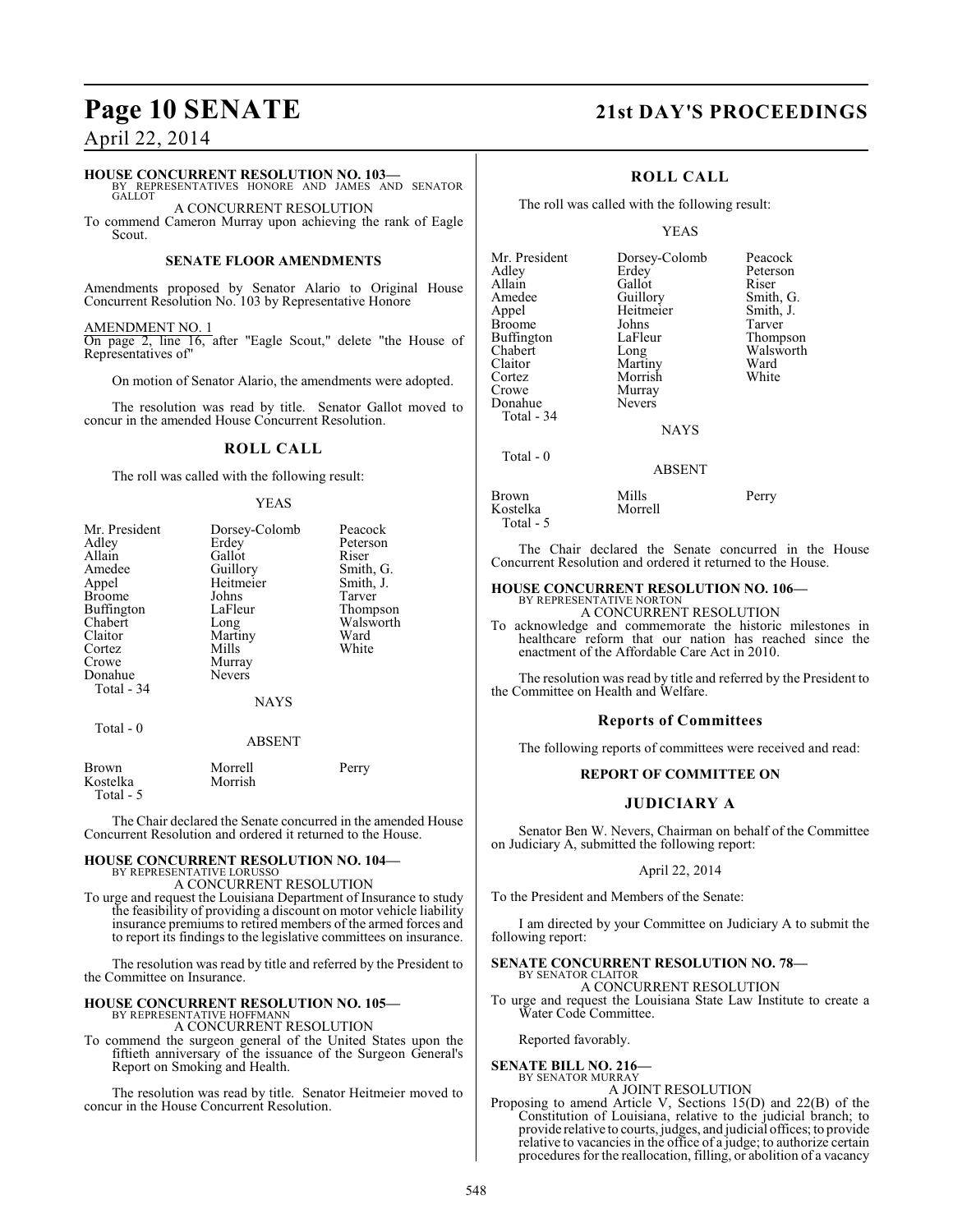## **21st DAY'S PROCEEDINGS Page 11 SENATE**

# April 22, 2014

in the office of a judge; to provide certain terms, conditions, procedures, requirements and effects; and to specify an election for submission of the proposition to electors and provide a ballot proposition.

Reported with amendments.

#### **SENATE BILL NO. 217—** BY SENATOR MURRAY

AN ACT

To enact R.S. 13:11, relative to courts and judicial procedure; to provide relative to judges and judicial offices; to provide relative to vacancies in the office of a judge; to provide certain terms, conditions, procedures, requirements, and effects; and to provide for related matters.

Reported favorably.

#### **SENATE BILL NO. 445—** BY SENATOR CROWE

AN ACT

To amend and reenact R.S. 13:1568.3, 1595, and 1595.1, relative to Orleans Parish Juvenile Court judges; to designate special divisions of the Orleans Parish Juvenile Court; to abolish specific judgeships upon the expiration of terms or vacancy in the Orleans Parish Juvenile Court; to provide relative to funding; and to provide for related matters.

Reported with amendments.

#### **SENATE BILL NO. 459—** BY SENATOR CLAITOR

AN ACT

To amend and reenact R.S. 46:438.1, relative to contingency fee contracts; to provide for prohibition of certain contingency fee payments by the state; to provide relative to private counsel employed by the state to institute civil actions under the Medical Assistance Programs IntegrityLaw; provide relative to contracts of employment of private counsel by the state; to provide relative to public records; and to provide for related matters.

Reported with amendments.

#### **SENATE BILL NO. 578—** BY SENATOR BROOME

AN ACT

To amend and reenact Civil Code Article 136(B) and (C), relative to children; to provide relative to an award of visitation rights to a grandparent and certain other persons; to provide certain procedures and conditions; and to provide for related matters.

Reported favorably.

#### **SENATE BILL NO. 620—** BY SENATOR AMEDEE

AN ACT

To amend and reenact R.S. 32:880, relative to proof of financial responsibility for nonresident drivers involved in accidents; to provide for self-insurance or self-insurance plans as proof of financial security; to provide for payment of claims by nonresident self-insurers and self-insurance plans; to provide for processing claims involving certain self-insurers and selfinsurance plans; to provide penalties for actions by nonresident self-insurers and self-insurance plans deemed arbitrary, capricious, and without probable cause; and to provide for related matters.

Reported favorably.

**HOUSE BILL NO. 156—** BY REPRESENTATIVE MACK

AN ACT

To enact R.S. 13:3049(B)(1)(e)(v), relative to the Twenty-First Judicial District Court; to provide for the transfer of surplus monies from certain funds to the Twenty-First Judicial District Court's criminal fund; to provide for definitions; to provide for

a deadline to transfer funds; to provide for the use of such funds; and to provide for related matters.

Reported favorably.

#### **HOUSE BILL NO. 218—** BY REPRESENTATIVE TALBOT

AN ACT To amend and reenact Code of Civil Procedure Article 1878 and to repeal R.S. 13:4062, relative to special civil proceedings; to provide for declaratory judgments; to provide for expedited hearings; to provide for the effect of supplemental proceedings on the hearing for a declaratory judgment; to provide for proceedings for temporary restraining orders, injunctions, and mandamus relative to the expenditure of state funds; and to provide for related matters.

Reported with amendments.

#### **HOUSE BILL NO. 462—**

BY REPRESENTATIVE BERTHELOT AN ACT

To amend and reenact R.S. 35:393, relative to ex officio notaries for the Department of Public Safety and Corrections; to provide for the appointment of certain persons as ex officio notaries; and to provide for related matters.

Reported favorably.

#### **HOUSE BILL NO. 527—** BY REPRESENTATIVE PEARSON



AN ACT To amend and reenact R.S. 13:621.22 and to repeal Section 2 of Act No. 344 of the 2008 Regular Session, relative to the Twenty-Second Judicial District Court; to provide for two additional judgeships and their respective subject matter jurisdictions; to provide for the compensation relative to the additional judgeships; to provide for the election and term of the offices and their successors; to provide for an effective date; to repeal uncodified law; and to provide for related matters.

Reported favorably.

Respectfully submitted, BEN W. NEVERS Chairman

### **REPORT OF COMMITTEE ON**

#### **JUDICIARY B**

Senator Jean-Paul "JP" Morrell, Chairman on behalf of the Committee on Judiciary B, submitted the following report:

#### April 22, 2014

To the President and Members of the Senate:

I am directed by your Committee on Judiciary B to submit the following report:

**SENATE BILL NO. 132—**

BY SENATOR MORRELL AN ACT

To amend and reenact R.S. 27:21(B)(2) and to enact R.S. 27:21(B)(3), relative to certain records held by the Board of Gaming Control; to authorize the board to adopt rules pertaining to the release of certain records; and to provide for related matters.

Reported favorably.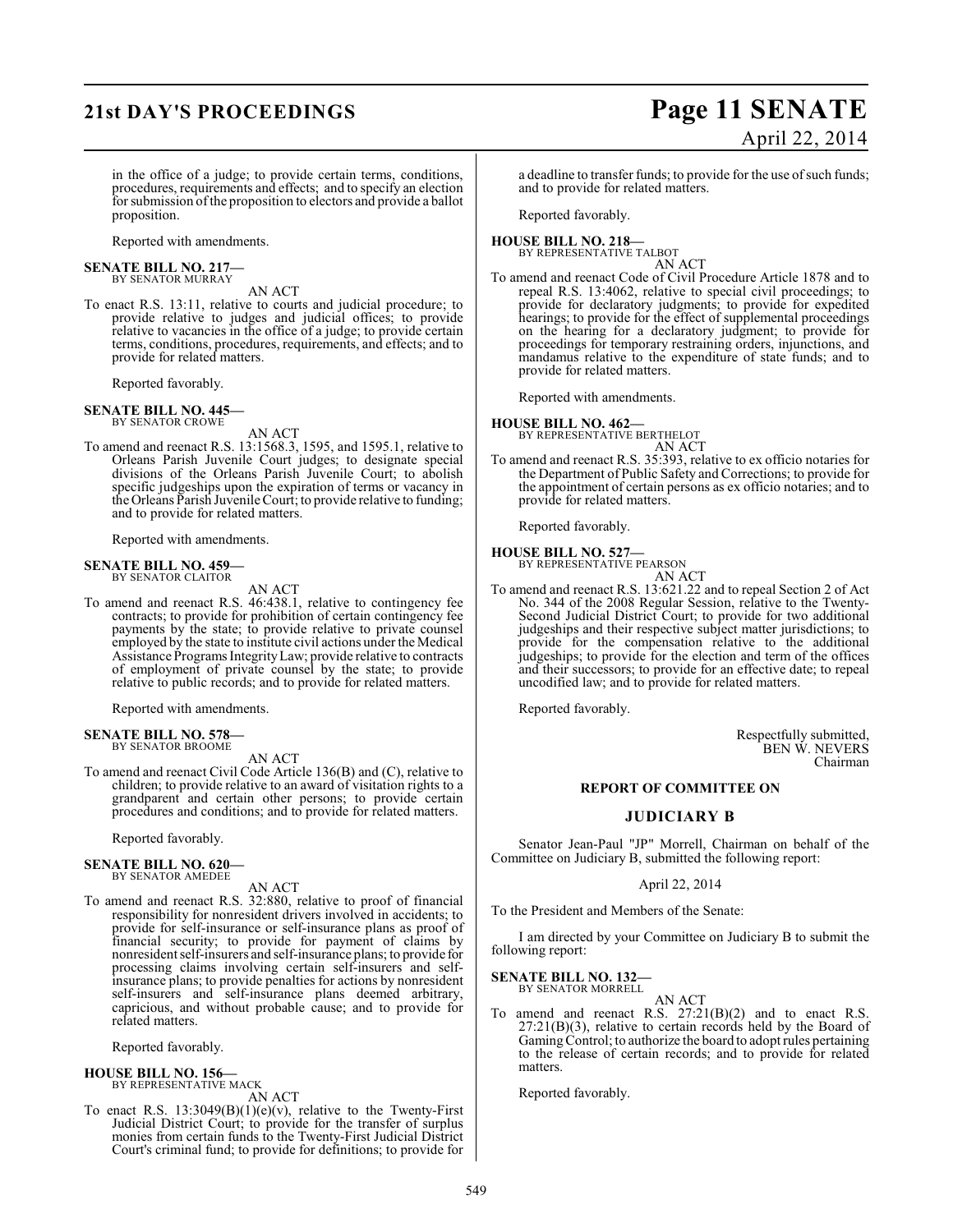### **Page 12 SENATE 21st DAY'S PROCEEDINGS**

April 22, 2014

**HOUSE BILL NO. 314—**

BY REPRESENTATIVE ARNOLD AN ACT

To enact R.S. 49:191(7)(a) and to repeal R.S. 49:191(5)(m), relative to the Department of Justice, including provisions to provide for the re-creation of the Department of Justice and the statutory entities made a part of the department by law; to provide for the effective termination date for all statutory authority for the existence of such statutory entities; and to provide for related matters.

Reported favorably.

**HOUSE BILL NO. 326—** BY REPRESENTATIVE LOPINTO

AN ACT

To amend and reenact R.S. 15:574.2(D)(8), relative to parole hearings; to provide relative to the powers and duties of the committee on parole; to require notice of the hearing to the district attorney of the parish of conviction; to authorize the district attorney to present testimony and submit information relevant to the proceedings; and to provide for related matters.

Reported favorably.

**HOUSE BILL NO. 330—** BY REPRESENTATIVE LOPINTO AN ACT

To amend and reenact R.S. 28:53.2(D), relative to involuntary mental health treatment; to provide relative to the method of delivery of the custody order to law enforcement; and to provide for related matters.

Reported favorably.

#### **HOUSE BILL NO. 332—**

BY REPRESENTATIVE LOPINTO AN ACT

To amend and reenact R.S. 40:966(B)(1) and (C)(1), relative to the Uniform Controlled Dangerous Substances Law; to amend penalties for certain offenses; to provide for minimum mandatory sentence; to provide for required treatment; and to provide for related matters.

Reported favorably.

**HOUSE BILL NO. 460—** BY REPRESENTATIVE ARNOLD

AN ACT

To amend and reenact R.S. 26:87(A)(2), 98, 284(B), 295, and 919(A), relative to the office of alcohol and tobacco control; to provide with respect to the delivery of official correspondence from the commissioner of alcohol and tobacco control; and to provide for related matters.

Reported favorably.

**HOUSE BILL NO. 496—** BY REPRESENTATIVE ARNOLD

AN ACT

To amend and reenact R.S. 26:72(A), (C), and (D), relative to certain alcoholic beverage permits; to require a permit for certain establishments where certain alcoholic beverages are sold or transported; to require a permit for certain wines and malt beverages; to provide for definitions; to create and provide relative to wine and malt beverage permits for alcoholic beverage outlets; and to provide for related matters.

Reported favorably.

#### **HOUSE BILL NO. 569—**

- BY REPRESENTATIVES STOKES, ABRAMSON, HODGES, AND HOFFMANN AND SENATOR LONG AN ACT
- To amend and reenact R.S. 13:587.4(A) and (C) and to enact R.S. 13:587.4(D), relative to district courts; to authorize the

designation of human trafficking courts; to provide relative to training for the presiding judge; to require certain services for human trafficking victims; to provide for the disposition of human trafficking cases; and to provide for related matters.

Reported favorably.

#### **HOUSE BILL NO. 641—**

BY REPRESENTATIVE HARRISON AN ACT

To amend and reenact R.S. 13:5713(A) and 5715(A)(2), R.S. 14:30(B)(1) and 95(H), and R.S. 17:2355.1, relative to coroners; to provide for duties of coroners relative to the investigation of deaths and the arrangement and expenses related to the disposition of bodies; to amend the definition of "peace officer" for purposes of first degree murder; to provide for the possession and concealing of handguns; to provide relative to the search of donor information; and to provide for related matters.

Reported with amendments.

#### **HOUSE BILL NO. 1036—**

BY REPRESENTATIVES ARNOLD, ABRAMSON, CONNICK, HARRISON, **AND THIERRY** 

AN ACT To amend and reenact R.S. 26:352 and 932(4) and (10) and to enact R.S.  $26:793(A)(1)(a)$ , (b), (c), and (d), relative to the donation of alcoholic beverages; to authorize the donation of alcoholic beverages to certain events and organizations; to provide for certain types of temporary alcoholic beverage permits; to provide for definitions; and to provide for related matters.

Reported with amendments.

Respectfully submitted, JEAN-PAUL "JP" MORRELL Chairman

#### **REPORT OF COMMITTEE ON**

#### **JUDICIARY C**

Senator Robert W. Kostelka, Chairman on behalf of the Committee on Judiciary C, submitted the following report:

#### April 22, 2014

To the President and Members of the Senate:

I am directed by your Committee on Judiciary C to submit the following report:

#### **SENATE BILL NO. 140—** BY SENATOR MURRAY

AN ACT

To enact R.S. 14:67.26(B)(3), relative to theft of a motor vehicle; to provide with respect to failure to provide law enforcement with an affidavit; to provide that such failure shall not create a presumption for certain purposes; and to provide for related matters.

Reported favorably.

#### **HOUSE BILL NO. 747—**

BY REPRESENTATIVES MORENO, ADAMS, ARMES, BADON, BILLIOT, BROUSSETT, BROWN, TIM BURNS, CONNICK, COX, GISCLAIR,<br>GUILLORY, HARRISÒN, HENRY, HOWARD, HUNTER, KATRINA<br>JACKSON, JAMES, JEFFERSON, KLECKLEY, NANCY LANDRY, TERRY<br>LAND

#### AN ACT

To amend and reenact R.S. 14:35.3(B)(3), (4), and (5), (C), (D), (H), and (J) and Code of Criminal Procedure Article 334.2, to enact R.S. 14:2(B)(45) and 35.3(B)(6), and to repeal Code of Criminal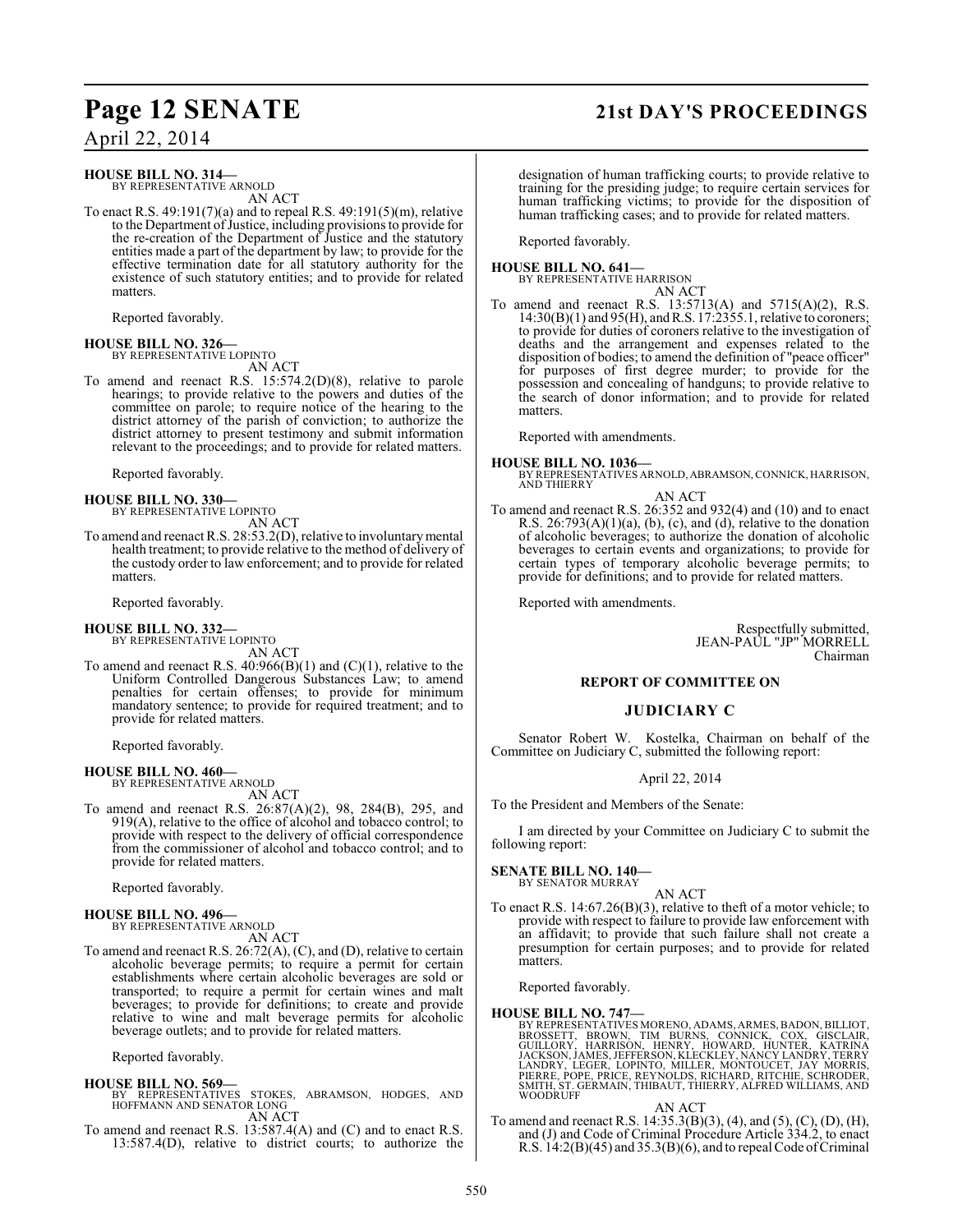# **21st DAY'S PROCEEDINGS Page 13 SENATE**

Procedure Article 334.4(A)(4), relative to acts of domestic abuse; to designate domestic abuse aggravated assault as a crime of violence; to provide relative to the crime of domestic abuse battery; to amend penalty provisions of domestic abuse battery for purposes of persons placed on probation; to provide for a definition of "court-monitored domestic abuse intervention programs" for purposes of persons on probation for domestic abuse battery; to amend penalties for a second conviction of domestic abuse battery; to provide relative to the designation of an act of violence against a family member as "domestic abuse"; to prohibit release on a person's own recognizance after an arrest for certain offenses related to domestic violence; and to provide for related matters.

Reported with amendments.

HOUSE BILL NO. 750—<br>BY REPRESENTATIVES MORENO, ADAMS, BADON, BARROW, BERTHELOT, BILLIOT, WESLEY BISHOP, BROSSETT, BROWN, HENRY<br>BURNS, TIM BURNS, BURRELL, CARTÉR, CHAMPAGNE, CÓNNICK,<br>COX, DIXON, EDWARDS, FOIL, GAINES, GISCL

#### AN ACT

To amend and reenact R.S. 9:366(A) and 372(B) and (C), R.S. 14:79(B), (C), (E), and (F), R.S. 46:2135(G) and (H), 2136(E), (G), and (H), 2136.2(A) and (D), and 2140, Children's Code Articles 1569 $(H)$  and  $(I)$  and 1570 $(E)$ ,  $(G)$ , and  $(H)$ , Code of Civil Procedure Article 3607.1, and Code of Criminal Procedure Articles 30(B), 327.1, 335.2(C), and 871.1, relative to protective orders issued in conjunction with cases of domestic abuse; to provide relative to the procedures for filing Uniform Abuse Prevention Orders in the Louisiana Protective Order Registry; to provide relative to the duties of judges, clerks of court, and the Judicial Administrator's Office of the Louisiana Supreme Court relative to the issuance of temporary restraining orders, preliminary or permanent injunctions, and protective orders; to provide relative to the penalties for violations of protective orders; to provide relative to the duty of law enforcement with regard to enforcing protective orders and violations of protective orders; to provide relative to the determination by law enforcement of the predominant aggressor in domestic abuse cases; to provide for a rebuttable presumption regarding the predominant aggressor; and to provide for related matters.

Reported with amendments.

### **HOUSE BILL NO. 753—** BY REPRESENTATIVES MORENO AND BROSSETT AN ACT

To enact R.S. 14:95.10 and R.S. 46:2136.3, relative to the possession of firearms in domestic abuse situations; to prohibit the possession of firearms or carrying of a concealed weapon by persons convicted of domestic abuse battery; to prohibit the possession of firearms by persons who are the subject of protective orders or permanent injunctions involving domestic violence; to provide for penalties; to provide for definitions; and to provide for related matters.

Reported with amendments.

Respectfully submitted, ROBERT W. KOSTELKA Chairman

**Senate Bills and Joint Resolutions on Second Reading Reported by Committees**

# April 22, 2014

#### **SENATE BILL NO. 79—** BY SENATOR ADLEY

AN ACT

To amend and reenact R.S. 38:330.1(C)(3) and (4), relative to flood protection authorities; to provide for appointments to the board of commissioners of each authority; to provide relative to vacancies on the board of commissioners of each authority; and to provide for related matters.

Reported with amendments by the Committee on Transportation, Highways and Public Works.

#### **SENATE COMMITTEE AMENDMENTS**

Amendments proposed by Senate Committee on Transportation, Highways and Public Works to Original Senate Bill No. 79 by Senator Adley

#### AMENDMENT NO. 1

On page 1, line 2, change "R.S.  $38:330.1(C)(3)$  and  $(4)$ " to "R.S. 38:330.1(G)" and delete lines 3 and 4 and insert "to provide for removal of commissioners under certain circumstances; and"

#### AMENDMENT NO. 2

On page 1, line 7, change "R.S.  $38:330.1(C)(3)$  and (4) are "to "R.S. 38:330.1(G) is"

#### AMENDMENT NO. 3

On page 1, delete lines 13 through 17 and delete pages 2 and 3 in their entirety and insert the following:

"\* \* \* G. Each board member shall have a fiduciary duty to act in the best interest of the board and shall serve the board's mission without any undue influence. In case of neglect of fiduciary duty or any other duty**, or violation of state law or public policy** by any board member or of his failure, without good cause, to attend three successive regular meetings, on request of the board, **or** the governor shall **may** remove the commissioner."

On motion of Senator Adley, the committee amendment was adopted. The amended bill was read by title, ordered engrossed and passed to a third reading.

#### **SENATE BILL NO. 312—**

BY SENATOR CROWE AN ACT

To enact R.S. 17:406.9, relative to the rights of parents of public school children; to establish the "Parents' Bill of Rights for Public Schools"; to provide for legislative intent; to provide for the disclosure of student records to parents; to provide for the disclosure of curriculum and instructional materials; to provide for notification; to restrict the use of surveys; to provide for the limitation of controversial instruction; and to provide for related matters.

Reported with amendments by the Committee on Education.

#### **SENATE COMMITTEE AMENDMENTS**

Amendments proposed by Senate Committee on Education to Original Senate Bill No. 312 by Senator Crowe

AMENDMENT NO. 1 On page 1, line 4, between "of" and "student" insert "certain"

AMENDMENT NO. 2 On page 1, line 5, between "for" and "notification" insert "parental"

AMENDMENT NO. 3 On page 1, delete line 6, and insert "restrict the use of certain surveys and types of classroom instruction;"

AMENDMENT NO. 4 On page 1, line 9, change "amended and reenacted" to "enacted"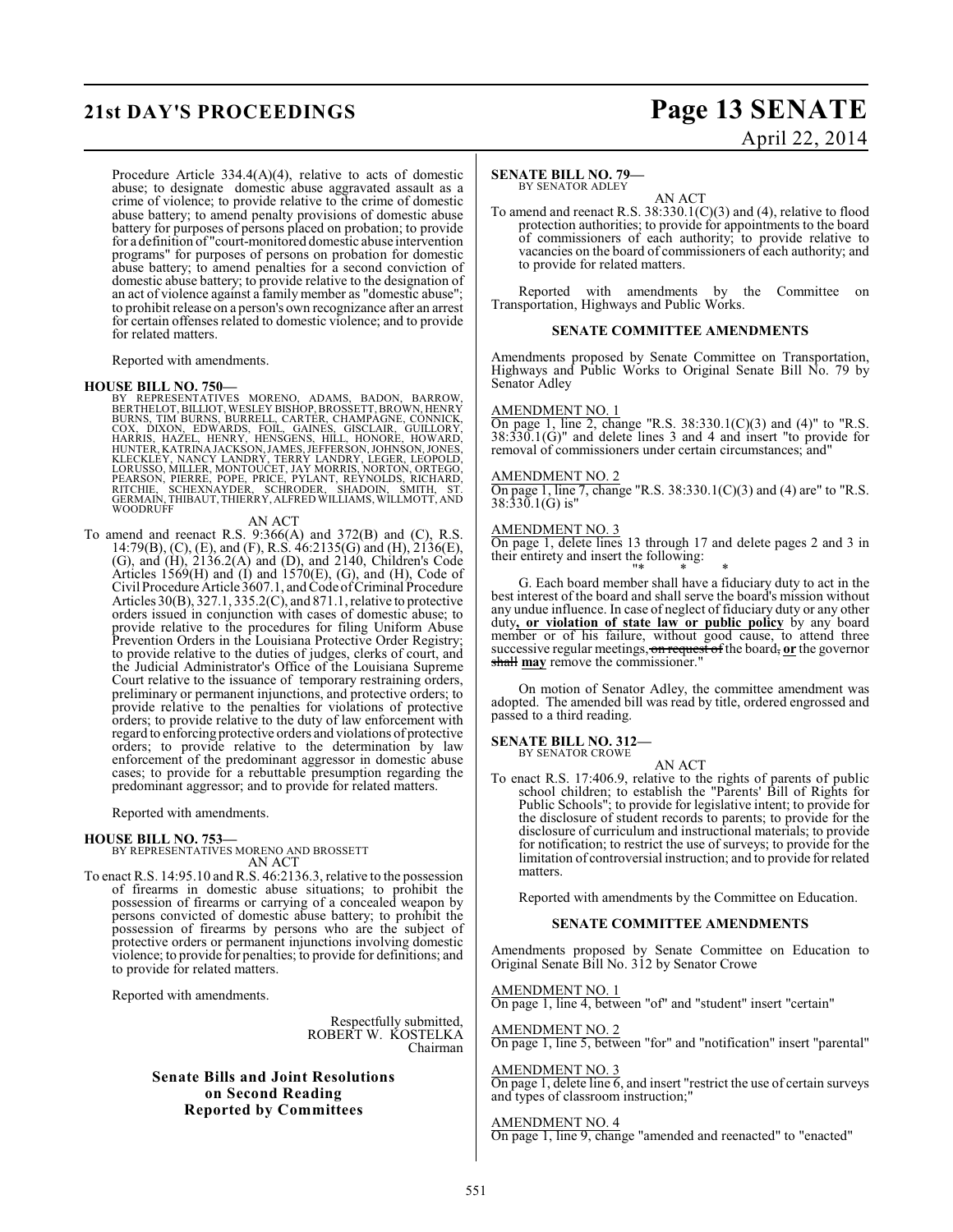### **Page 14 SENATE 21st DAY'S PROCEEDINGS**

April 22, 2014

#### AMENDMENT NO. 5 On page 1, line 10, change "**Pubic**" to "**Public**"

AMENDMENT NO. 6

On page 1, line 11, after "**finds**" delete the rest of the line and delete line 12 and insert the following: "**all of the following: (1) That parental involvement is a significant factor in**

**increasing student achievement.**

**(2) That access to student information encourages greater parental involvement.**"

AMENDMENT NO. 7 On page 1, line 14, delete "**lesson plans,**"

#### AMENDMENT NO. 8

On page 2, line 4, between **child** and the period "**.**" insert the following: "**, except where emergency medical treatment is required. In cases where emergency medical treatment is required, the parent shall be notified as soon as practicable after the treatment is rendered**"

#### AMENDMENT NO. 9 On page 2, line 6, after "**child**" insert "**or by their child**"

AMENDMENT NO. 10 On page 2, line 7, delete "**before the school allows**" and insert "**if**"

AMENDMENT NO. 11 On page 2, delete line 8, and insert "**question their child, except in cases where the parent has been accused of abusing or neglecting the child.**"

AMENDMENT NO. 12 On page 2, line 9, change "**before**" to "**if**"

AMENDMENT NO. 13 On page 2, line 10, between "**campus**" and the period "**.**" insert "**without parental permission**"

AMENDMENT NO. 14 On page 2, line 11, delete "**request and**"

AMENDMENT NO. 15 On page 2, line 14, delete "**invasive**"

AMENDMENT NO. 16 On page 2, line 21, delete "**controversial**"

### AMENDMENT NO. 17

On page 2, between lines 21 and 22, insert the following:

"**C. Notwithstanding anything to the contrary, a public school shall not be required to release any records or information regarding a student's medical or health records or mental health counseling records to a parent during the pendency of a investigation of child abuse or neglect conducted by any law enforcement agency or the Department of Children and Family Services where the parent is the target of the investigation, unless the parent has obtained a court order.**"

On motion of Senator Appel, the committee amendment was adopted. The amended bill was read by title, ordered engrossed and passed to a third reading.

### **SENATE BILL NO. 316—** BY SENATOR DONAHUE

AN ACT

To amend and reenact R.S. 38:2191(B) and (D), relative to public contracts; to provide with respect to progressive stage payments made under public contracts; to provide with respect to payment of change orders made under public contracts; and to provide for related matters.

Reported favorably by the Committee on Transportation. The was read by title, ordered engrossed and passed to a third reading.

#### **SENATE BILL NO. 359—**

BY SENATOR DONAHUE AN ACT

To amend and reenact R.S. 23:632, relative to employers' failure to pay wages; to provide for penalties; to provide for limitation of penalties; to provide for good faith exception; and to provide for related matters.

Reported favorably by the Committee on Labor and Industrial Relations. The bill was read by title, ordered engrossed and passed to a third reading.

#### **SENATE BILL NO. 366—** BY SENATOR CROWE

AN ACT

To enact R.S. 17:6(C), relative to the general powers of the State Board of Elementary and Secondary Education; to provide for a master plan for elementary and secondary education; to provide for reports; and to provide for related matters.

Reported with amendments by the Committee on Education.

#### **SENATE COMMITTEE AMENDMENTS**

Amendments proposed by Senate Committee on Education to Original Senate Bill No. 366 by Senator Crowe

#### AMENDMENT NO. 1

On page 1, line 12, between "**all**" and "**plans**" insert "**strategic**"

### AMENDMENT NO. 2

On page 1, at the beginning of line 13, insert "**major**"

On motion of Senator Appel, the committee amendment was adopted. The amended bill was read by title, ordered engrossed and passed to a third reading.

### **SENATE BILL NO. 372—** BY SENATOR MARTINY

AN ACT

To amend and reenact R.S.  $23:1660(C)$ , (D), (E), (F), and (G) and to enact R.S. 23:1660(H), relative to unemployment insurance; to provide for audits; to provide for administrative penalties for noncompliance with audits; to provide for reimbursement of administrative penalties; and to provide for related matters.

Reported favorably by the Committee on Labor and Industrial Relations. The bill was read by title, ordered engrossed and passed to a third reading.

#### **SENATE BILL NO. 412—**

BY SENATORS MORRELL AND MURRAY

AN ACT To amend and reenact R.S. 51:2231(C), 2232(12) and (13), the introductory paragraph of 2235 and (9), 2237(1), and 2256 and to enact R.S. 23:304, relative to employer retaliation; to provide with respect to the Louisiana Commission on Human Rights; to provide with respect to whistle blower protection in discrimination cases; and to provide for related matters.

Reported favorably by the Committee on Labor and Industrial Relations. The bill was read by title, ordered engrossed and passed to a third reading.

#### **SENATE BILL NO. 425—**

BY SENATORS CORTEZ, BROOME, DORSEY-COLOMB, JOHNS AND **MILLS** 

### AN ACT

To enact R.S. 33:42, relative to water and sewer systems; to provide relative to the operation and maintenance of certain water and sewer systems; to provide relative to required standards, including but not limited to chlorination and other standards; to provide for the failure to satisfy such standards and the effects of such failure; to authorize certain actions by a political subdivision; to provide certain definitions, terms, conditions, and procedures; and to provide for related matters.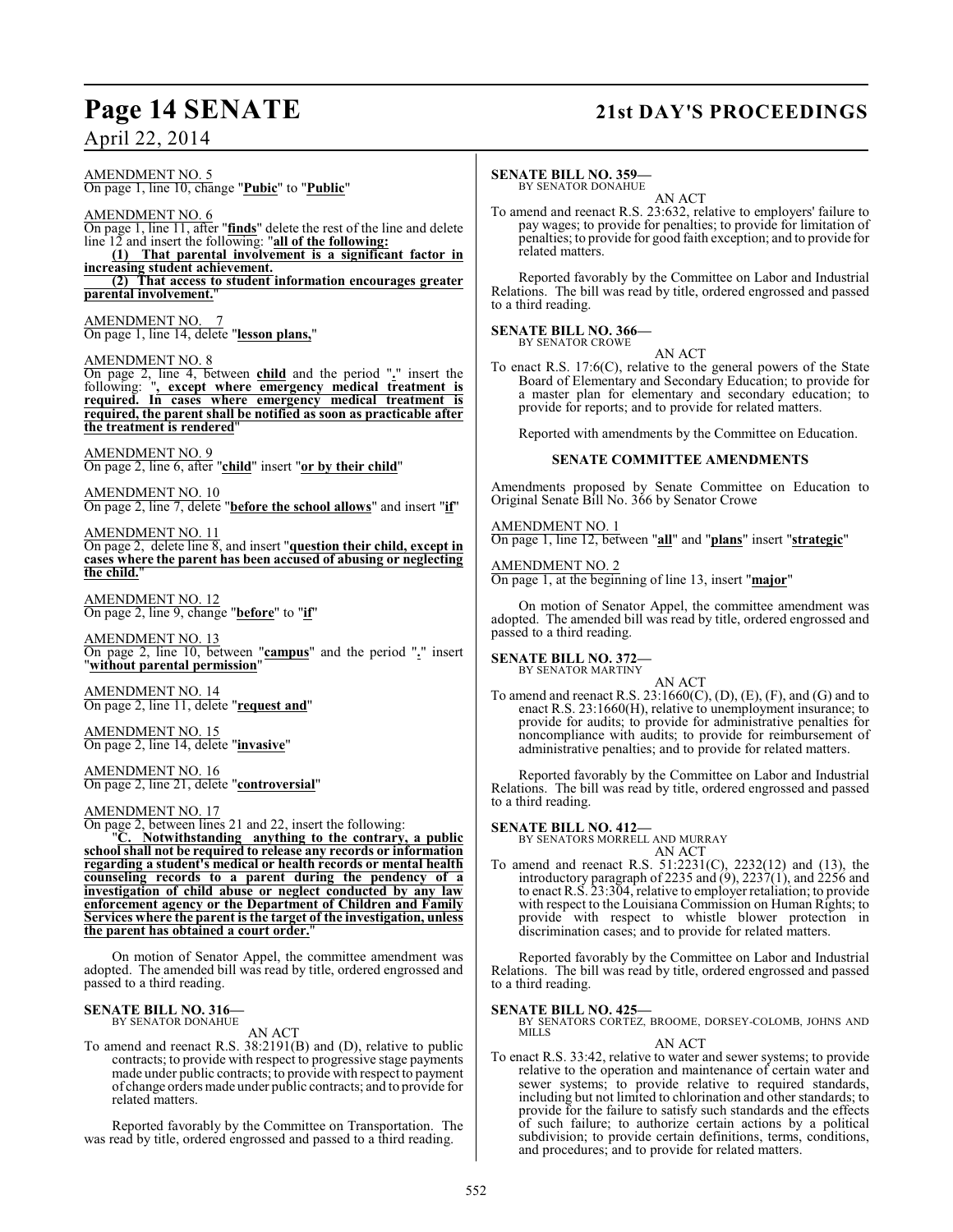# **21st DAY'S PROCEEDINGS Page 15 SENATE**

April 22, 2014

Reported with amendments by the Committee on Local and Municipal Affairs.

#### **SENATE COMMITTEE AMENDMENTS**

Amendments proposed by Senate Committee on Local and Municipal Affairs to Original Senate Bill No. 425 by Senator Cortez

#### AMENDMENT NO. 1

On page 2, line 2, after "**chlorination**" and before the period "**.**" insert "**, and shall require iron and manganese control for such water systems**"

On motion of Senator Dorsey-Colomb, the committee amendment was adopted. The amended bill was read by title, ordered engrossed and passed to a third reading.

### **SENATE BILL NO. 593—** BY SENATOR CROWE

AN ACT

To enact R.S. 33:383.3, relative to municipal governing authorities; to provide for limitation of terms of elected officials; to provide for an election; to provide for an effective date; and to provide for related matters.

Reported favorably by the Committee on Local and Municipal Affairs. The bill was read by title, ordered engrossed and passed to a third reading.

### **SENATE BILL NO. 598—** BY SENATOR ERDEY

AN ACT

To amend and reenact R.S. 39:1701(3), relative to cooperative purchasing; to authorize appropriate early childhood programs to conduct cooperative purchasing; and to provide for related matters.

Reported with amendments by the Committee on Education.

#### **SENATE COMMITTEE AMENDMENTS**

Amendments proposed by Senate Committee on Education to Original Senate Bill No. 598 by Senator Erdey

AMENDMENT NO. 1

On page 1, line 2, change "R.S. 39:1701(3)" to "R.S. 39:1701(4)"

AMENDMENT NO. 2

On page 1, at the beginning of line 3, change "appropriate early childhood programs" to "certain early childhood learning centers"

AMENDMENT NO. 3 On page 1, line 6, change "R.S. 39:1701(3)" to "R.S. 39:1701(4)"

#### AMENDMENT NO. 4

On page 1, line 6, change "reenact" to "reenacted"

#### AMENDMENT NO. 5

On page 1, delete lines 9 through 15, and insert the following:

"(4) "Private procurement unit" means any independent institution of higher education in this state **or any early childhood** learning center as defined in R.S. 46:1403(A)(6).

On motion of Senator Appel, the committee amendment was adopted. The amended bill was read by title, ordered engrossed and passed to a third reading.

### **SENATE BILL NO. 599—** BY SENATOR ERDEY

AN ACT

To enact R.S. 17:3048.3(B)(7), (8) and (9), relative to the Taylor Opportunity Program for Students; to provide for information reporting; and to provide for related matters.

Reported with amendments by the Committee on Education.

#### **SENATE COMMITTEE AMENDMENTS**

Amendments proposed by Senate Committee on Education to Original Senate Bill No. 599 by Senator Erdey

#### AMENDMENT NO. 1

On page 1, line 2, between  $'(9)$ ," and "relative" insert  $'(D)$ , and  $(E)$ ,"

#### AMENDMENT NO. 2

On page 1, line 3, change "for information reporting" to "relative to the program's information reporting system"

#### AMENDMENT NO. 3

On page 1, line 5, between "(9)" and "are" insert ", (D), and (E)"

#### AMENDMENT NO. 4

On page 2, between lines 4 and 5, insert the following:

"**D. The Board of Regents shall submit a written report including all of the information required by this Section for the preceding academic year to the Senate Committee on Education and the House Committee on Education, not later than December first of each year.**

**E. All information reported pursuant to this Section shall be reported in the aggregate only and shall contain no personally identifiable information for any recipient of a program award.**"

On motion of Senator Appel, the committee amendment was adopted. The amended bill was read by title, ordered engrossed and passed to a third reading.

#### **SENATE BILL NO. 635—** BY SENATOR LAFLEUR

AN ACT

To enact R.S. 15:905.1 and repeal R.S. 17:24.3, relative to the Cecil J. Picard Educational and Recreational Center; to establish the Cecil J. Picard Educational and Recreational Center in the office of juvenile justice; to provide for the operations of the facility; to provide for moving the property between agencies; to repeal certain provisions governing the facility in the Department of Education; to provide for an effective date; and to provide for related matters.

Reported with amendments by the Committee on Education.

#### **SENATE COMMITTEE AMENDMENTS**

Amendments proposed by Senate Committee on Education to Original Senate Bill No. 635 by Senator LaFleur

#### AMENDMENT NO. 1

On page 1, line 2, between "and" and "repeal" insert "to"

#### AMENDMENT NO. 2

On page 1, line 5, change "moving" to "transferring"

#### AMENDMENT NO. 3

On page 1, at the beginning of line 10, change "**§905.1**" to "**§905.1.**"

#### AMENDMENT NO. 4

On page 1, line 14, change "**Act**" to "**Section**" and change "**assigned**" to "**transferred**"

#### AMENDMENT NO. 5

On page 2, line 2, between "**justice**" and "**as provided**" insert a comma",

On motion of Senator Appel, the committee amendment was adopted. The amended bill was read by title, ordered engrossed and passed to a third reading.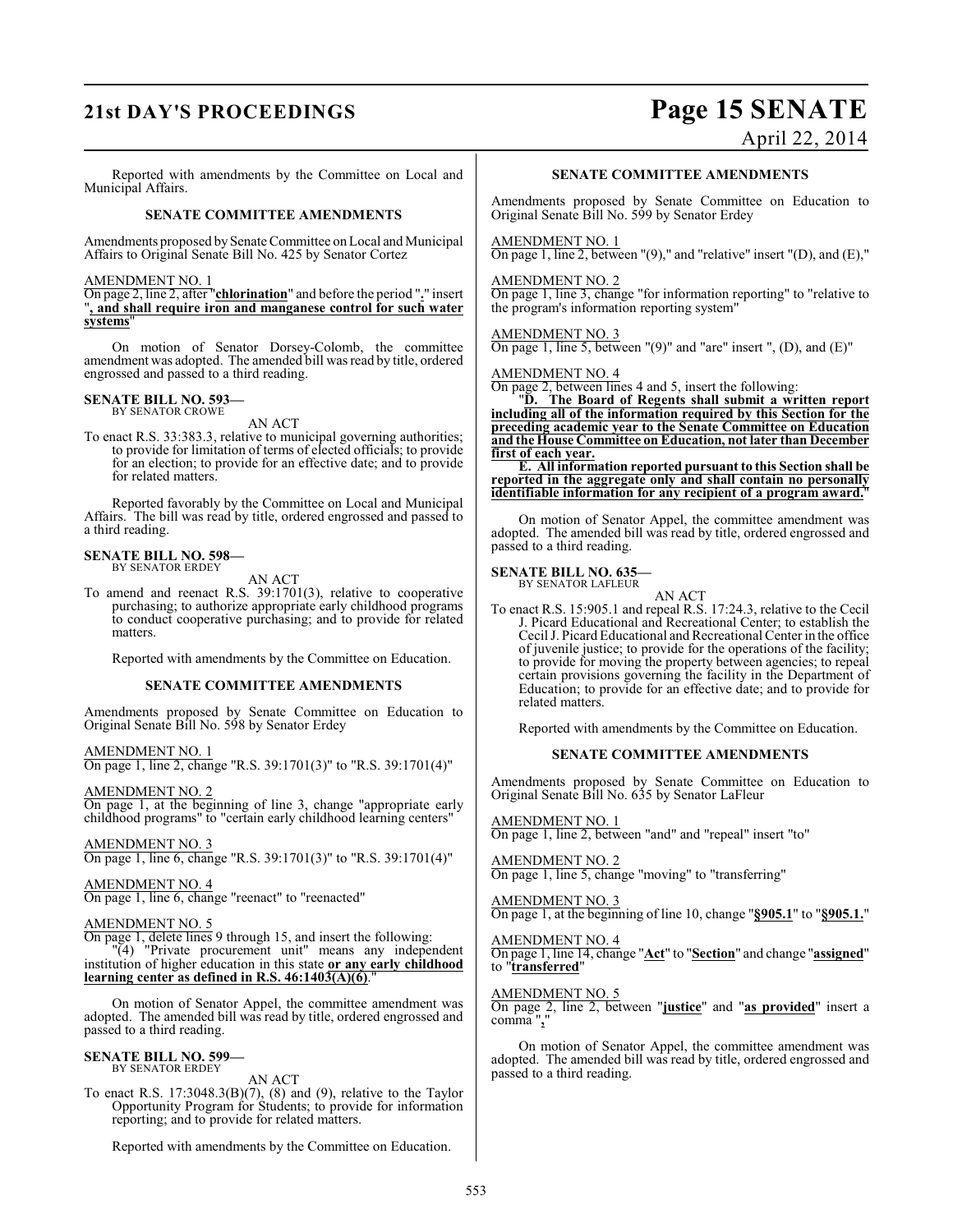#### **SENATE BILL NO. 674—** BY SENATOR NEVERS

AN ACT

To enact R.S. 33:7.1, relative to incorporation of unincorporated areas; to provide for a moratorium on incorporation of unincorporated areas; to provide for an effective date; and to provide for related matters.

Reported with amendments by the Committee on Local and Municipal Affairs.

#### **SENATE COMMITTEE AMENDMENTS**

Amendments proposed by Senate Committee on Local and Municipal Affairs to Original Senate Bill No. 674 by Senator Nevers

#### AMENDMENT NO. 1

On page 1, line 15, change "**January 1, 2014,**" to "**November 4, 2014,**"

On motion of Senator Dorsey-Colomb, the committee amendment was adopted. The amended bill was read by title, ordered engrossed and passed to a third reading.

#### **House Bills and Joint Resolutions on Second Reading Reported by Committees**

#### **HOUSE BILL NO. 97—** BY REPRESENTATIVE SHADOIN

AN ACT

To amend and reenact R.S. 47:338.196(A), relative to the Union Parish School Board; to provide with respect to the authority to levy an additional sales and use tax; and to provide for related matters.

Reported favorably by the Committee on Local and Municipal Affairs. The bill was read by title and referred to the Legislative Bureau.

# **HOUSE BILL NO. 173—** BY REPRESENTATIVE JAMES

AN ACT

To amend and reenact R.S. 33:9097.19(F)(introductory paragraph), (2)(a), and (5), relative to East Baton Rouge Parish; to provide relative to the Sherwood Forest Crime Prevention and Neighborhood Improvement District; to provide relative to the parcel fee imposed and collected within the district; to provide relative to the collection fee; and to provide for related matters.

Reported with amendments by the Committee on Local and Municipal Affairs.

#### **SENATE COMMITTEE AMENDMENTS**

Amendments proposed by Senate Committee on Local and Municipal Affairs to Engrossed House Bill No. 173 by Representative James

#### AMENDMENT NO. 1

On page 2, line 10, after "fee" delete the remainder of the line and insert a period "."

On motion of Senator Dorsey-Colomb, the committee amendment was adopted. The amended bill was read by title and referred to the Legislative Bureau.

#### **HOUSE BILL NO. 201—** BY REPRESENTATIVE BERTHELOT

AN ACT

To amend and reenact R.S. 33:405(A)(4) and to enact R.S. 33:405(A)(5) and (6), relative to the Lawrason Act; to provide relative to the mayor pro tempore of a Lawrason Act municipality; to provide relative to the powers and duties of the mayor pro tempore; to authorize the mayor pro tempore to

# **Page 16 SENATE 21st DAY'S PROCEEDINGS**

perform the duties of the mayor in the case of a vacancy; and to provide for related matters.

Reported favorably by the Committee on Local and Municipal Affairs. The bill was read by title and referred to the Legislative Bureau.

#### **HOUSE BILL NO. 253—**

BY REPRESENTATIVES TIM BURNS, HOLLIS, PEARSON, RITCHIE, AND SIMON AND SENATORS DONAHUE AND NEVERS AN ACT

To enact Subpart B-42 of Part IV of Chapter 1 of Title 33 of the Louisiana Revised Statutes of 1950, to be comprised of R.S. 33:130.791 through 130.795, relative to St. Tammany Parish; to authorize the governing authority of the parish to create a geographic information system district; to provide relative to the governing board of the district; provide for the powers, duties, and functions of the district; and to provide for related matters.

Reported favorably by the Committee on Local and Municipal Affairs. The bill was read by title and referred to the Legislative Bureau.

### **HOUSE BILL NO. 254—** BY REPRESENTATIVE LORUSSO

AN ACT

To enact R.S. 41:1224.1, relative to leases of certain marina property operated by Jefferson Parish; to exempt such leases from general requirements for advertising and bidding; and to provide for related matters.

Reported with amendments by the Committee on Transportation, Highways and Public Works.

#### **SENATE COMMITTEE AMENDMENTS**

Amendments proposed by Senate Committee on Transportation, Highways and Public Works to Engrossed House Bill No. 254 by Representative Lorusso

#### AMENDMENT NO. 1

On page 1, at the end of line 13, change "**parish.**" to "**parish, provided that all boat slips in the marina shall be leased on a first-come, first-served basis for fair market value as determined by an appraiser and that the rates for and availability of such slips shall be published in the official journal of the parish.**"

On motion of Senator Adley, the committee amendment was adopted. The amended bill was read by title and referred to the Legislative Bureau.

**HOUSE BILL NO. 316—** BY REPRESENTATIVES BURFORD, BROWN, COX, GUINN, HILL, HONORE, HOWARD, AND PYLANT AN ACT

To amend and reenact R.S. 32:1311(B), (C), and (D) and to enact R.S. 32:1311(E), relative to motor vehicle inspection requirements; to remove the requirement that single axle twowheel trailers bear a valid safety inspection certificate; and to provide for related matters.

Reported favorably by the Committee on Transportation, Highways and Public Works. The bill was read by title and referred to the Legislative Bureau.

#### **HOUSE BILL NO. 364—**

BY REPRESENTATIVE MACK AN ACT

To amend and reenact R.S. 32:414(B)(2)(a) and  $667(B)(2)(c)(i)$  and (ii) and  $(I)(1)(b)$ , relative to suspension and seizure of driver's licenses; to extend the time period that certain convictions or the refusal to submit to certain chemical tests can be considered for purposes of suspension of driving privileges; and to provide for related matters.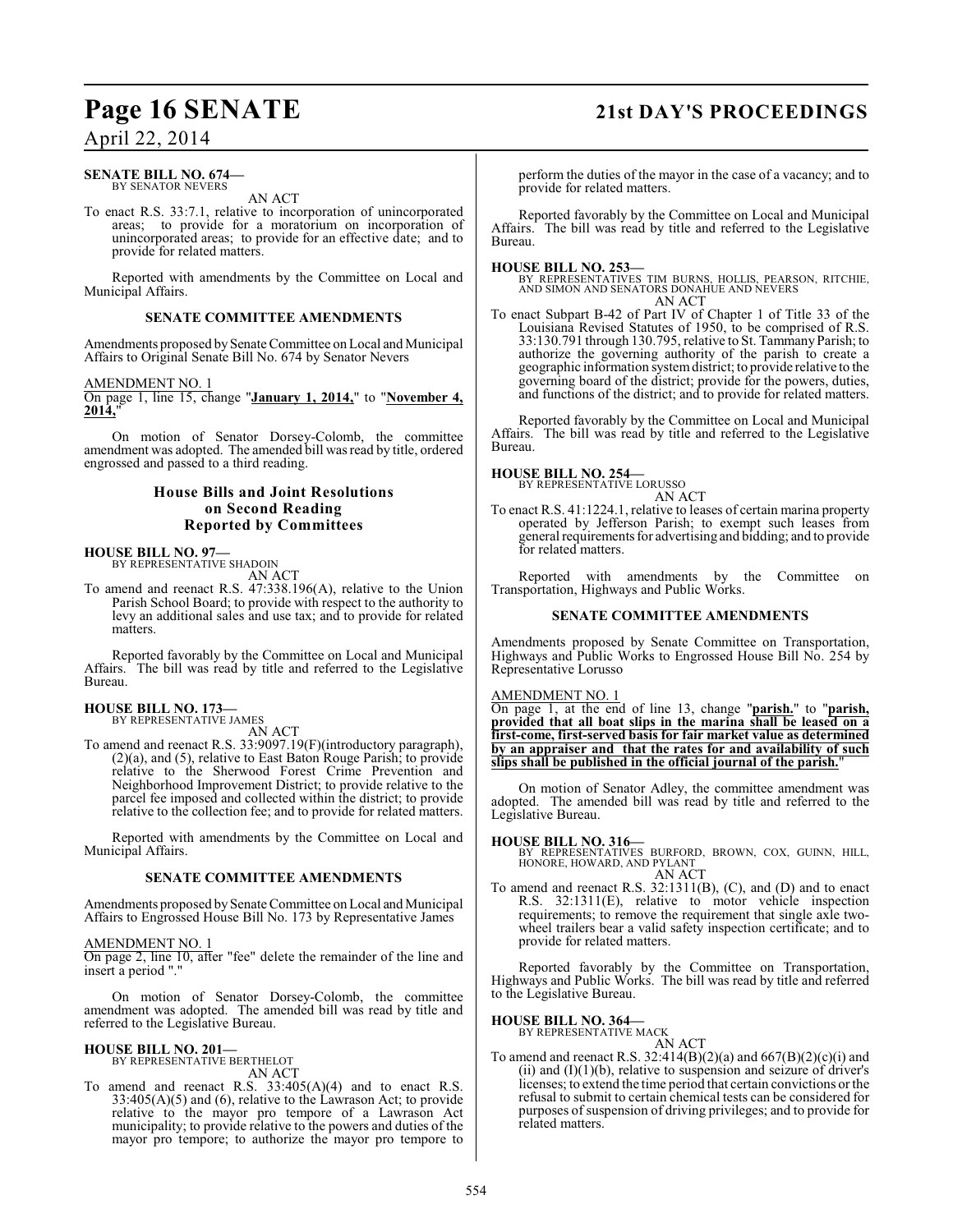# **21st DAY'S PROCEEDINGS Page 17 SENATE**

# April 22, 2014

Reported favorably by the Committee on Transportation, Highways and Public Works. The bill was read by title and referred to the Legislative Bureau.

#### **HOUSE BILL NO. 419—** BY REPRESENTATIVE MONTOUCET

AN ACT

To enact R.S. 38:215.1, relative to maintenance of public drainage; to prohibit refusal of access to public drainage for maintenance purposes; to provide relative to a determination of the right of access by a court of competent jurisdiction; to provide for an award of court costs and attorney fees; to provide for definitions; and to provide for related matters.

Reported favorably by the Committee on Transportation, Highways and Public Works. The bill was read by title and referred to the Legislative Bureau.

#### **HOUSE BILL NO. 456—** BY REPRESENTATIVE SCHRODER

AN ACT

To enact R.S. 33:2541.3, relative to the municipal fire and police civil service; to provide relative to the position of police chief for the city of Covington; to provide that such position is in the unclassified service; to provide relative to the appointment, supervision, and discharge of any person in any such position; to provide relative to qualifications; to provide relative to resignation from the position and return to the classified service; and to provide for related matters.

Reported favorably by the Committee on Local and Municipal Affairs. The bill was read by title and referred to the Legislative Bureau.

#### **HOUSE BILL NO. 576—**

BY REPRESENTATIVE TIM BURNS AN ACT

To amend and reenact R.S. 33:2211(A), relative to the city of Mandeville; to provide that laws governing employment of municipal police, including matters of compensation, leave, and hours, do not apply to Mandeville; to provide relative to effectiveness; and to provide for related matters.

Reported favorably by the Committee on Local and Municipal Affairs. The bill was read by title and referred to the Legislative Bureau.

#### **HOUSE BILL NO. 579—**

BY REPRESENTATIVE DANAHAY AN ACT

To enact R.S. 33:4727.2, relative to the city of Sulphur; to provide relative to planning and zoning within the city; to provide relative to the powers and duties of the city's governing authority and zoning commission; to grant the governing authority of the city the power to grant certain powers and duties to the city's zoning commission; and to provide for related matters.

Reported favorably by the Committee on Local and Municipal Affairs. The bill was read by title and referred to the Legislative Bureau.

#### **HOUSE BILL NO. 655—** BY REPRESENTATIVE MACK

AN ACT

To amend and reenact R.S. 32:403.4(A)(1), relative to medical evaluation reports required of persons driving a commercial motor vehicle; and to provide for related matters.

Reported favorably by the Committee on Transportation, Highways and Public Works. The bill was read by title and referred to the Legislative Bureau.

#### **HOUSE BILL NO. 860—**

BY REPRESENTATIVE MACK AN ACT

To enact R.S. 47:508(A)(3), relative to the registration of certain commercial vehicles and trailers; to establish the expiration date and renewal period for the registration of certain vehicles and trailers; and to provide for related matters.

Reported favorably by the Committee on Transportation, Highways and Public Works. The bill was read by title and referred to the Legislative Bureau.

### **HOUSE BILL NO. 896—**

BY REPRESENTATIVES DANAHAY AND WILLMOTT AN ACT

To enact R.S. 32:43, relative to automated speed enforcement devices; to prohibit the installation and use of automated speed enforcement systems on state highways; to prohibit the imposition and collection of certain fines, fees, or penalties under certain circumstances; to provide for definitions; and to provide for related matters.

Reported favorably by the Committee on Transportation, Highways and Public Works. The bill was read by title and referred to the Legislative Bureau.

#### **HOUSE BILL NO. 904—**

BY REPRESENTATIVE JOHNSON

- AN ACT
- To enact R.S.  $40:539(C)(8)(c)$ , relative to employees of the Cottonport Housing Authority; to provide that employees of the Cottonport Housing Authority shall not be in the state civil service; and to provide for related matters.

Reported favorably by the Committee on Local and Municipal Affairs. The bill was read by title and referred to the Legislative Bureau.

#### **HOUSE BILL NO. 1012—**

BY REPRESENTATIVES LORUSSO, ADAMS, BILLIOT, STOKES, WILLMOTT, AND WOODRUFF AND SENATORS APPEL, MARTINY, AND PETERSON

AN ACT To amend and reenact R.S. 33:1420.19, relative to Jefferson Parish; to provide relative to a special taxing district located within the parish; to provide relative to the boundaries, purpose, and governance of the district; to provide relative to the powers and duties of the district and its governing board; to provide relative to district funding; and to provide for related matters.

Reported with amendments by the Committee on Local and Municipal Affairs.

#### **SENATE COMMITTEE AMENDMENTS**

Amendments proposed by Senate Committee on Local and Municipal Affairs to Reengrossed House Bill No. 1012 by Representative Lorusso

#### AMENDMENT NO. 1

On page 8, line 11, after "(9)", underline the remainder of the line and line 12 entirely

AMENDMENT NO. 2 On page 8, line 13, after  $!(10)$ ", underline the remainder of the line

#### AMENDMENT NO. 3

On page 8, line 14, change "and/or" to "and" and underline the entire line

AMENDMENT NO. 4 On page 8, underline lines 15 and 16 entirely

AMENDMENT NO. 5

On page 8, line 17, after "(11)", underline the remainder of the line and line 18 entirely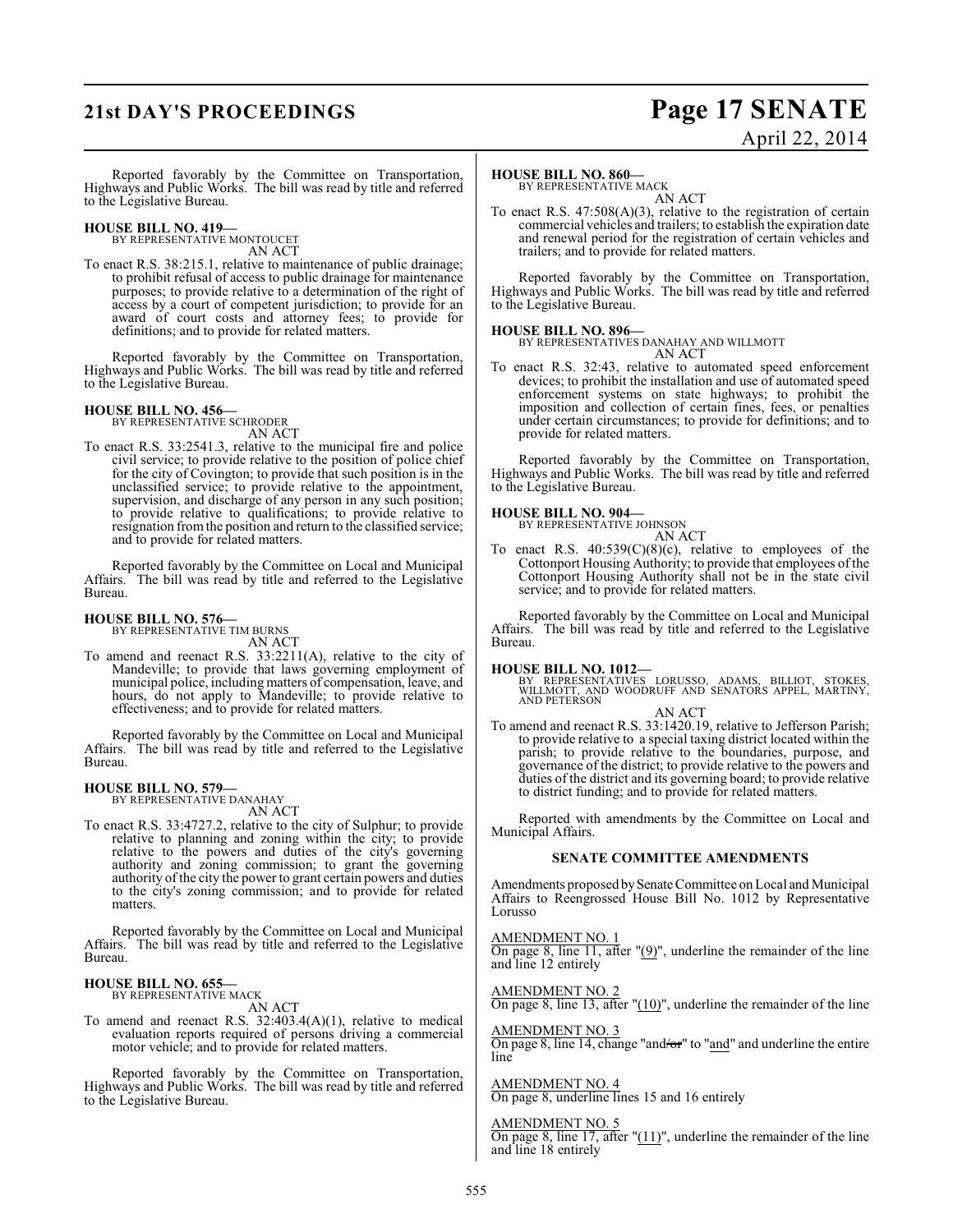#### AMENDMENT NO. 6

On page 8, line 19, after "(12)", underline the remainder of the line and line 20 entirely

On motion of Senator Dorsey-Colomb, the committee amendment was adopted. The amended bill was read by title and referred to the Legislative Bureau.

# **HOUSE BILL NO. 1016—** BY REPRESENTATIVE PIERRE

AN ACT

To enact R.S. 17:287, relative to high school diplomas; to provide for a State Seal of Biliteracy to be affixed to the diplomas or transcripts of students who meet certain academic eligibility criteria relative to language proficiency; to provide relative to purpose and legislative intent; to require the state superintendent of education to prepare the seal; to provide for the voluntary participation of public school governing authorities; to provide relative to rules and regulations; and to provide for related matters.

Reported with amendments by the Committee on Education.

#### **SENATE COMMITTEE AMENDMENTS**

Amendments proposed by Senate Committee on Education to Reengrossed House Bill No. 1016 by Representative Pierre

#### AMENDMENT NO. 1

On page 1, line 2, change "R.S. 17:287" to "R.S. 17:273.4"

### AMENDMENT NO. 2

On page 2, line 10, change "R.S. 17:287" to "R.S. 17:273.4"

AMENDMENT NO. 3 On page 1, at the beginning of line 11, change "§287." to "§273.4."

AMENDMENT NO. 4 On page 3, line 15, after "graduation" insert a period "." and delete the remainder of the line and delete line 16

AMENDMENT NO. 5

On page 3, line 27, after "language" delete the remainder of the line and at the beginning of line 28, delete "course of study"

AMENDMENT NO. 6

On page 4, line 1, after "setting" insert a period "**.**" and delete the remainder of the line and delete line 2

On motion of Senator Appel, the committee amendment was adopted. The was read by title and referred to the Legislative Bureau.

#### **Rules Suspended**

Senator Nevers asked for and obtained a suspension of the rules to recall Senate Bill No. 83 from the Committee on Education.

#### **SENATE BILL NO. 83—** BY SENATOR NEVERS

AN ACT

To amend and reenact R.S. 17:2925(A), to enact R.S. 17:7.8, and to repeal Subpart A-1 of Part III of Chapter 1 of Title 17 of the Louisiana Revised Statutes of 1950, comprised of R.S. 17:183.1 through 183.5, relative to elementary and secondary education; to require the State Board of Elementary and Secondary Education to create and issue a single, standard high school diploma; to provide for multiple diploma pathways and diploma endorsements; to provide with respect to the development, review, and revision of individual graduation plans; to repeal requirements for the high school career option program and the career diploma; to provide for rules; and to provide for related matters.

### **Page 18 SENATE 21st DAY'S PROCEEDINGS**

On motion of Senator Nevers the bill was read by title and withdrawn from the files of the Senate.

#### **Rules Suspended**

Senator Nevers asked for and obtained a suspension of the rules to recall Senate Bill No. 124 from the Committee on Education.

**SENATE BILL NO. 124—** BY SENATOR NEVERS

#### A JOINT RESOLUTION

Proposing to add Article VIII, Section 7.2 of the Constitution of Louisiana, relative to postsecondary education; to authorize public postsecondary management boards to establish the tuition and mandatory fee amounts charged by the institutions under their supervision and management; and to specify an election for submission of the proposition to electors and provide a ballot proposition.

On motion of Senator Nevers the bill was read by title and withdrawn from the files of the Senate.

#### **Rules Suspended**

Senator Murray asked for and obtained a suspension of the rules to pass over Reconsideration.

#### **Special Order of the Day No. 1**

**SENATE BILL NO. 667—**

BY SENATOR ADLEY

AN ACT To amend and reenact R.S. 30:29(B)(6), (H), and (I) and Code of Civil Procedure Art.  $1563(A)(2)$  and to enact R.S.  $30:29(C)(2)(c)$  and (M), relative to the remediation of oilfield sites and exploration and production sites; to provide for presumption and jury charge following a limited admission of liability; to provide for reasonable attorney fees and costs following a preliminary dismissal; to provide for certain remediation damages; to provide terms, conditions, and requirements; and to provide for related matters.

#### **Floor Amendments**

Senator Martiny sent up floor amendments.

#### **SENATE FLOOR AMENDMENTS**

Amendments proposed by Senator Martiny on behalf of the Legislative Bureau to Engrossed Senate Bill No. 667 by Senator Adley

AMENDMENT NO. 1

On page 5, line 20, change "Paragraph (A)(5) of this Article" to "**Subparagraph (5) of this Paragraph**"

On motion of Senator Martiny, the amendments were adopted.

The bill was read by title. Senator Adley moved the final passage of the amended bill.

### **ROLL CALL**

The roll was called with the following result:

#### YEAS

Mr. President Erdey Peacock<br>Adley Gallot Perry Adley Gallot Perry Allain Guillory Peters<br>Amedee Heitmeier Riser Amedee Heitmeier<br>Appel Johns Appel Johns Smith, G. Buffington

LaFleur Smith,<br>Long Tarver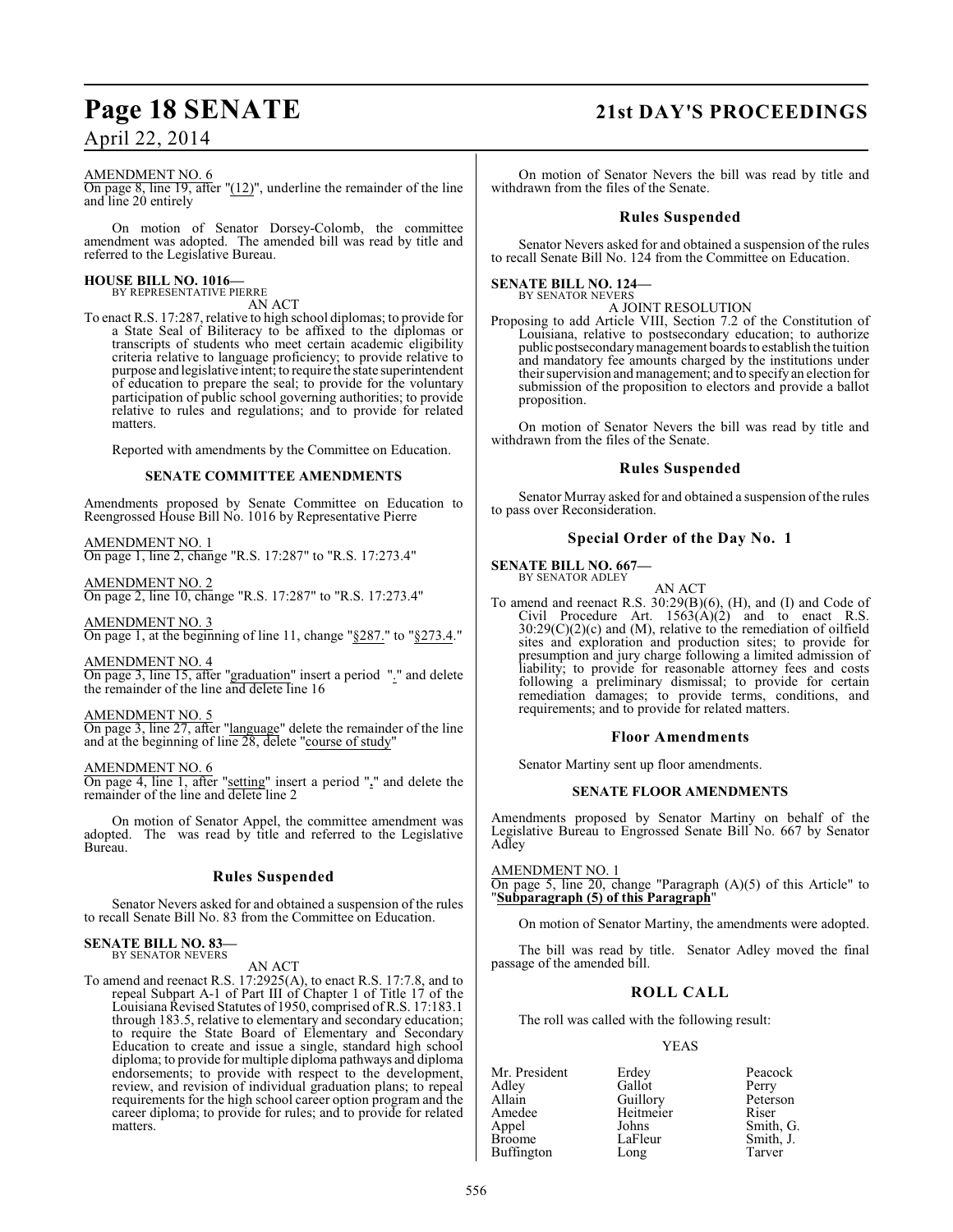# **21st DAY'S PROCEEDINGS Page 19 SENATE**

| Chabert       |
|---------------|
| Claitor       |
| Cortez        |
| Crowe         |
| Donahue       |
| Dorsey-Colomb |
| Total - 37    |

Martiny Thompson<br>Mills Walsworth Walsworth<br>Ward Morrell Ward<br>
Morrish White

NAYS

Total - 0

ABSENT

Brown Kostelka Total - 2

Morrish Murray Nevers

The Chair declared the amended bill was passed, ordered reengrossed and sent to the House. Senator Adley moved to reconsider the vote by which the bill was passed and laid the motion on the table.

#### **Regular Order Resumed**

#### **Reconsideration**

The vote by which Senate Bill No. 330 failed to pass on Monday, April 21, 2014, was reconsidered.

#### **SENATE BILL NO. 330—** BY SENATOR CLAITOR

AN ACT

To enact Chapter 36 of Title 40 of the Louisiana Revised Statutes of 1950, comprised of R.S. 40:2901 and 2902, and R.S. 14:322.1, relative to the use and regulation of unmanned aircraft; to enact the "Deterrence of Reconnaissance Over Noncriminal Entities Act"; to create the crime of illegal use of unmanned aircraft to capture images and wireless data; to provide definitions; to provide exceptions; to provide criminal and civil penalties; to provide relative to the use of unmanned aircraft by law enforcement agencies; to provide reporting requirements; and to provide for related matters.

#### **Floor Amendments**

Senator Donahue proposed the following amendments.

#### **SENATE FLOOR AMENDMENTS**

Amendments proposed by Senator Donahue to Engrossed Senate Bill No. 330 by Senator Claitor

AMENDMENT NO. 1 On page 1, line 3, delete "and 2902" and insert "through 2903"

AMENDMENT NO. 2 On page 7, line 13, delete "and 2902" and insert "through 2903"

AMENDMENT NO. 3

On page 8, between lines 15 and 16, insert the following: "**§2903. Exceptions**

**Nothing in this Chapter may be construed to apply to model aircraft as defined in section 336(c) of the FAA Modernization** and Reform Act of 2012.

On motion of Senator Donahue, the amendments were adopted.

#### **Floor Amendments**

Senator Claitor proposed the following amendments.

#### **SENATE FLOOR AMENDMENTS**

Amendments proposed by Senator Claitor to Engrossed Senate Bill No. 330 by Senator Claitor

# April 22, 2014

AMENDMENT NO. 1

On page 3, between lines 11 and 12, insert:

"**(e) However, in order to retain the exclusion from Paragraph (B)(1) of this Section provided for electric and natural gas utilities, the data or image obtained by such utilities for the purposes of this Paragraph shall only be used for such purposes and shall not be shared with or sold to any other individual or business.**"

On motion of Senator Claitor, the amendments were adopted.

The bill was read by title. Senator Claitor moved the final passage of the previously amended bill.

#### **ROLL CALL**

The roll was called with the following result:

Martiny<br>Mills

Peacock

Nevers

YEAS

Mr. President Erdey Perry<br>Allain Guillory Riser Allain Guillory Riser<br>Amedee Heitmeier Smith, G. Buffington Johns Thom<br>
Chabert LaFleur Ward Chabert LaFleur Ward<br>Claitor Martiny White Cortez<br>Crowe Total - 22

Adley Kostelka Peterson Broome Morrell<br>
Donahue Morrish Dorsey-Colomb<br>Gallot Total - 16

Heitmeier Smith, G.<br>Johns Thompson

**NAYS** 

Long Smith, J.<br>Morrell Tarver Morrish Walsworth<br>Murrav

ABSENT

Brown Total - 1

The Chair declared the amended bill was passed, ordered reengrossed and sent to the House. Senator Claitor moved to reconsider the vote by which the bill was passed and laid the motion on the table.

#### **Reconsideration**

The vote by which Senate Bill No. 633 failed to pass on Monday, April 21, 2014, was reconsidered.

#### **SENATE BILL NO. 633—** BY SENATOR CLAITOR

- AN ACT
- To enact R.S. 17:176(F), relative to school interscholastic extracurricular athletic programs; to prohibit certain schools from being a member of, or participating in any competition sponsored by, organizations that do not provide for arbitration of eligibility issues; and to provided for related matters.

On motion of Senator Claitor, the previously amended bill was read by title and returned to the Calendar, subject to call.

#### **Senate Concurrent Resolutions on Second Reading Reported by Committees**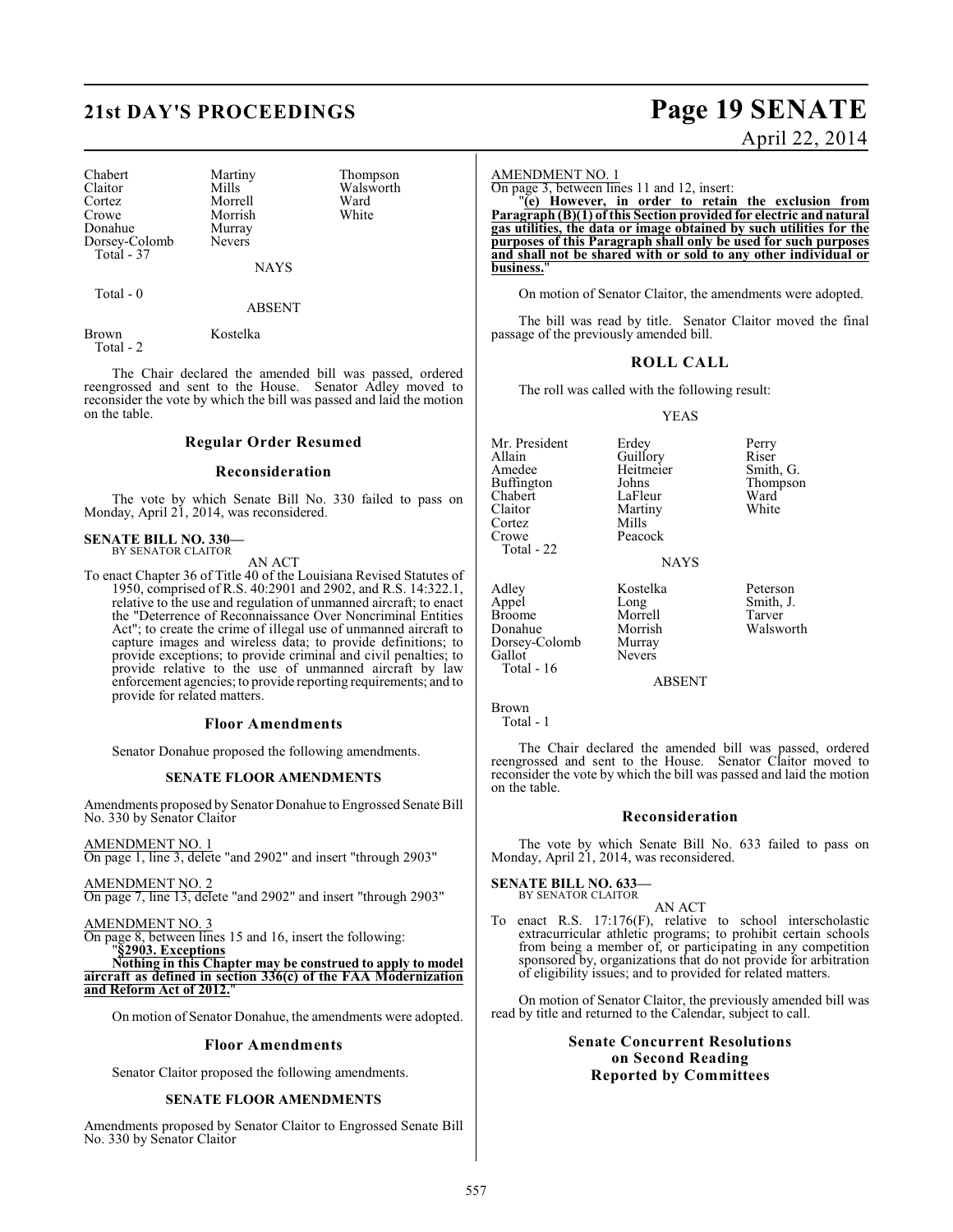### **Page 20 SENATE 21st DAY'S PROCEEDINGS**

### April 22, 2014

#### **SENATE CONCURRENT RESOLUTION NO. 63—** BY SENATOR BROOME

A CONCURRENT RESOLUTION

To urge and request the Department of Transportation and Development to take action to provide greater safety to the motoring public at the intersection of Thomas Road and Scenic Highway in East Baton Rouge Parish.

Reported with amendments by the Committee on Transportation, Highways and Public Works.

#### **SENATE COMMITTEE AMENDMENTS**

Amendments proposed by Senate Committee on Transportation, Highways and Public Works to Original Senate Concurrent Resolution No. 63 by Senator Broome

AMENDMENT NO. 1

On page 1, line 7, change "March 30, 2014" to "March 2, 2014"

AMENDMENT NO. 2

On page 1, line 8, after "when" insert "Timothy Lee," and change "man" to "man,"

On motion of Senator Adley, the committee amendment was adopted.

The resolution was read by title. Senator Broome moved to adopt the amended Senate Concurrent Resolution.

#### **ROLL CALL**

The roll was called with the following result:

#### YEAS

| Mr. President | Erdey     | <b>Nevers</b> |
|---------------|-----------|---------------|
| Adley         | Gallot    | Peacock       |
| Allain        | Guillory  | Perry         |
| Amedee        | Heitmeier | Peterson      |
| Appel         | Johns     | Riser         |
| <b>Broome</b> | Kostelka  | Smith, G.     |
| Buffington    | LaFleur   | Smith, J.     |
| Chabert       | Long      | Tarver        |
| Claitor       | Martiny   | Thompson      |
| Cortez        | Mills     | Walsworth     |
| Crowe         | Morrell   | Ward          |
| Donahue       | Morrish   | White         |
| Dorsey-Colomb | Murray    |               |
| Total - 38    |           |               |
|               | NAYS      |               |

Total - 0

ABSENT

Brown Total - 1

The Chair declared the Senate had adopted the amended Senate Concurrent Resolution and ordered it engrossed and sent to the House.

#### **Rules Suspended**

Senator Kostelka asked for and obtained a suspension of the rules to revert to the Morning Hour.

#### **Introduction of Senate Resolutions**

Senator Allain asked for and obtained a suspension of the rules to read Senate Resolutions a first and second time.

#### **SENATE RESOLUTION NO. 79—** BY SENATOR DORSEY-COLOMB

A RESOLUTION

To commend Southern University and to recognize Monday, April 28, 2014, as Southern University Day at the Louisiana State Capitol.

The resolution was read by title and placed on the Calendar for a second reading.

#### **SENATE RESOLUTION NO. 80—** BY SENATOR BROOME

A RESOLUTION

To designate May 3, 2014, as "Pancreatic Cancer Awareness Day in Louisiana" and to commend the efforts of Ronnie Edwards in raising pancreatic cancer awareness.

The resolution was read by title and placed on the Calendar for a second reading.

#### **SENATE RESOLUTION NO. 81—** BY SENATOR ALLAIN

A RESOLUTION

To designate Wednesday, April 23, 2014, as Union Bethel AME Church Day in the Louisiana Senate.

On motion of Senator Allain the resolution was read by title and adopted.

#### **SENATE RESOLUTION NO. 82—** BY SENATOR GALLOT

A RESOLUTION

To commend the Louisiana Northeastern Berith District of the Southern Region of the Full Gospel Baptist Church Fellowship International, to recognize that the 2014 Northeastern Berith District Conference is being held in Ruston, Louisiana, on April 23-24, and to acknowledge District Overseer William G. Fields Sr.

The resolution was read by title and placed on the Calendar for a second reading.

#### **Introduction of Senate Concurrent Resolutions**

### **SENATE CONCURRENT RESOLUTION NO. 98—** BY SENATOR MILLS AND REPRESENTATIVE STUART BISHOP A CONCURRENT RESOLUTION

To designate April 23, 2014, as "School-Based Health Care Awareness Day" in Louisiana.

The resolution was read by title and placed on the Calendar for a second reading.

#### **Message from the House**

#### **CONCURRING IN SENATE CONCURRENT RESOLUTIONS**

April 21, 2014

To the Honorable President and Members of the Senate:

I am directed to inform your honorable body that the House of Representatives has finally concurred in the following Senate Concurrent Resolutions:

### **SENATE CONCURRENT RESOLUTION NO. 88—** BY SENATOR CHABERT

A CONCURRENT RESOLUTION

To commend Christopher Everette Cenac, Sr. MD, for his contribution to memorializing Louisiana history in his book Livestock Brands and Marks.

Reported without amendments.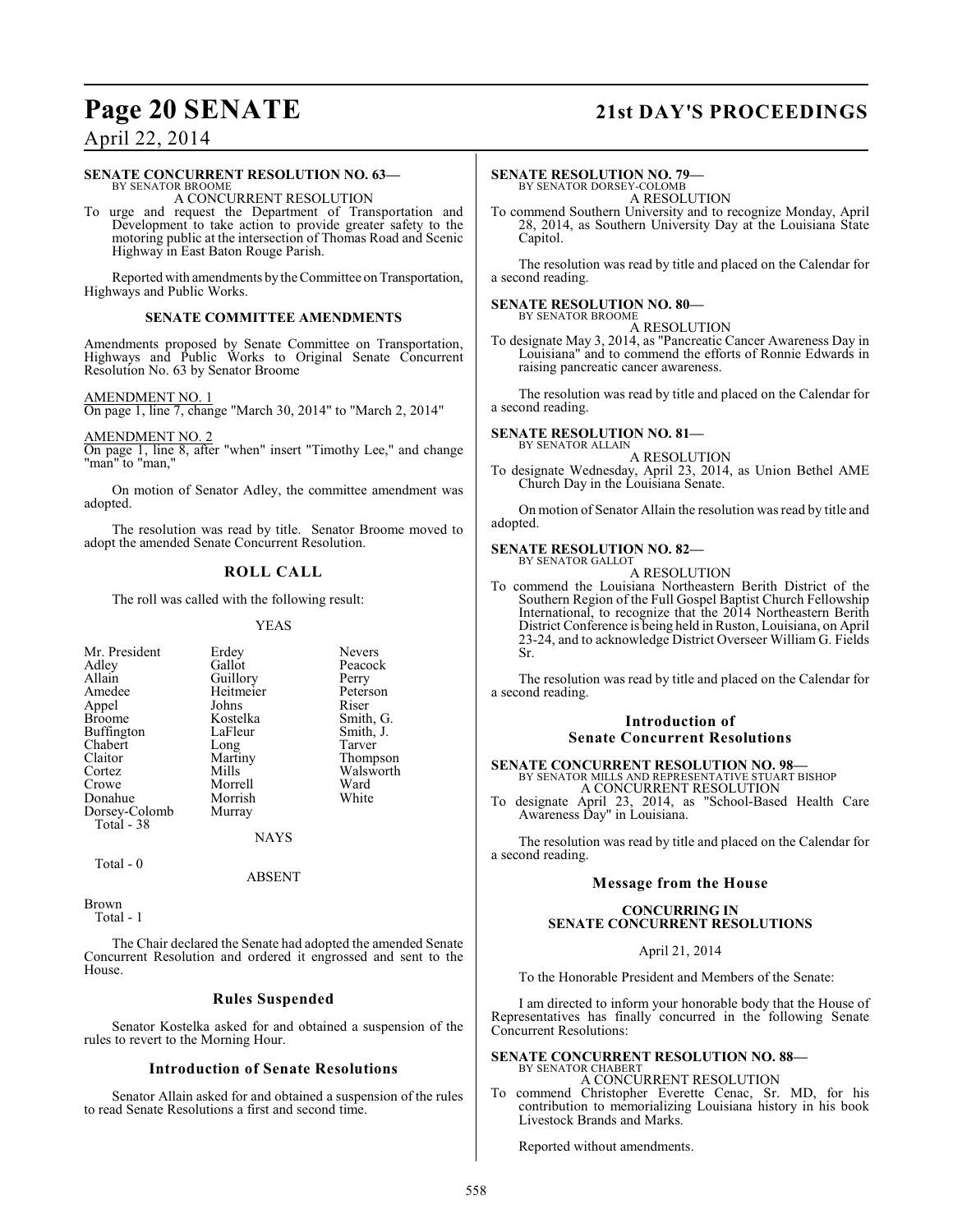Respectfully submitted, ALFRED W. SPEER Clerk of the House of Representatives

#### **Message from the House**

#### **ASKING CONCURRENCE IN HOUSE BILLS AND JOINT RESOLUTIONS**

#### April 22, 2014

To the Honorable President and Members of the Senate:

I am directed to inform your honorable body that the House of Representatives has finally passed and asks your concurrence in the following House Bills and Joint Resolutions:

| HB No. 787  | HB No. 838  | HB No. 837  |
|-------------|-------------|-------------|
| HB No. 772  | HB No. 950  | HB No. 1109 |
| HB No. 1127 | HB No. 1140 |             |

Respectfully submitted, ALFRED W. SPEER Clerk of the House of Representatives

#### **House Bills and Joint Resolutions on First Reading**

### **HOUSE BILL NO. 772—** BY REPRESENTATIVE ROBIDEAUX

AN ACT

To enact R.S. 13:5554(DD), relative to the premium costs of group insurance for retired sheriffs and employees of Lafayette Parish Sheriff's Office; to provide for eligibility for payment of premium costs; and to provide for related matters.

The bill was read by title and placed on the Calendar for a second reading.

- **HOUSE BILL NO. 787—**<br>BY REPRESENTATIVES ARNOLD, ABRAMSON, ADAMS, BADON,<br>BILLIOT, WESLEY BISHOP, GAROFALO, HENRY, JOHNSON, LEOPOLD,<br>LOPINTO, LORUSSO, MORENO, STOKES, TALBOT, AND WILLMOTT<br>AN ACT
- To amend and reenact R.S. 43:142(B), 171(B), 200(3), and 201(D), to enact R.S. 43:202(D), and to repeal R.S. 43:201(E), relative to the publication of official proceedings, legal notices, and advertisements in Jefferson and Orleans parishes; to provide relative to qualifications of newspapers for such publication; to provide for definitions; to provide for an effective date; and to provide for related matters.

The bill was read by title and placed on the Calendar for a second reading.

#### **HOUSE BILL NO. 837—**

BY REPRESENTATIVE HAVARD AN ACT

To amend and reenact R.S. 33:2345(B), relative to municipal chiefs of police; to provide for training requirements for each municipal chief of police; to change the training hours required relative to continuing education; and to provide for related matters.

The bill was read by title and placed on the Calendar for a second reading.

#### **HOUSE BILL NO. 838—**

BY REPRESENTATIVE HOFFMANN AN ACT

To amend and reenact R.S. 37:3407(A)(7) and to enact R.S. 37:3407(A)(11), relative to fees charged by the Louisiana Real Estate Appraisers Board; to provide changes to fees charged by

### **21st DAY'S PROCEEDINGS Page 21 SENATE** April 22, 2014

the Louisiana Real Estate Appraisers Board; and to provide for related matters.

The bill was read by title and placed on the Calendar for a second reading.

**HOUSE BILL NO. 950—** BY REPRESENTATIVE ALFRED WILLIAMS AN ACT

To amend and reenact R.S. 33:9097.20(B) and (F)(1) and (2) and to repeal R.S. 33:9097.20(F)(3), relative to the Goodwood Homesites Crime Prevention and Neighborhood Improvement District; to provide relative to the boundaries of the district; to provide a reduced parcel fee for certain parcels; to provide for the maximum parcel fee the district may levy and collect; and to provide for related matters.

The bill was read by title and placed on the Calendar for a second reading.

#### **HOUSE BILL NO. 1109—**

BY REPRESENTATIVE POPE AN ACT

To amend and reenact R.S. 33:104, relative to planning commissions; to provide relative to commissions located in certain municipalities; to provide relative to monthly meetings of commissions; to provide relative to cancellations of such meetings; and to provide for related matters.

The bill was read by title and placed on the Calendar for a second reading.

### **HOUSE BILL NO. 1127—** BY REPRESENTATIVE LOPINTO

AN ACT

To amend and reenact R.S. 32:361.2(D), relative to medical exemptions applicable to operating a motor vehicle; to provide that the medical exemption shall apply to the top area of a motor vehicle windshield with the required medical authorization; and to provide for related matters.

The bill was read by title and placed on the Calendar for a second reading.

### **HOUSE BILL NO. 1140—** BY REPRESENTATIVE GAINES

AN ACT

To rename a portion of Louisiana Highway 3179 in St. John Parish as "Martin Luther King, Jr. Boulevard"; and to provide for related matters.

The bill was read by title and placed on the Calendar for a second reading.

#### **Privilege Report of the Committee on Senate and Governmental Affairs**

#### **ENROLLMENTS**

Senator Amedee, Chairman on behalf of the Committee on Senate and Governmental Affairs, submitted the following report:

#### April 22, 2014

To the President and Members of the Senate:

I am directed by your Committee on Senate and Governmental Affairs to submit the following report:

The following Senate Concurrent Resolutions have been properly enrolled: